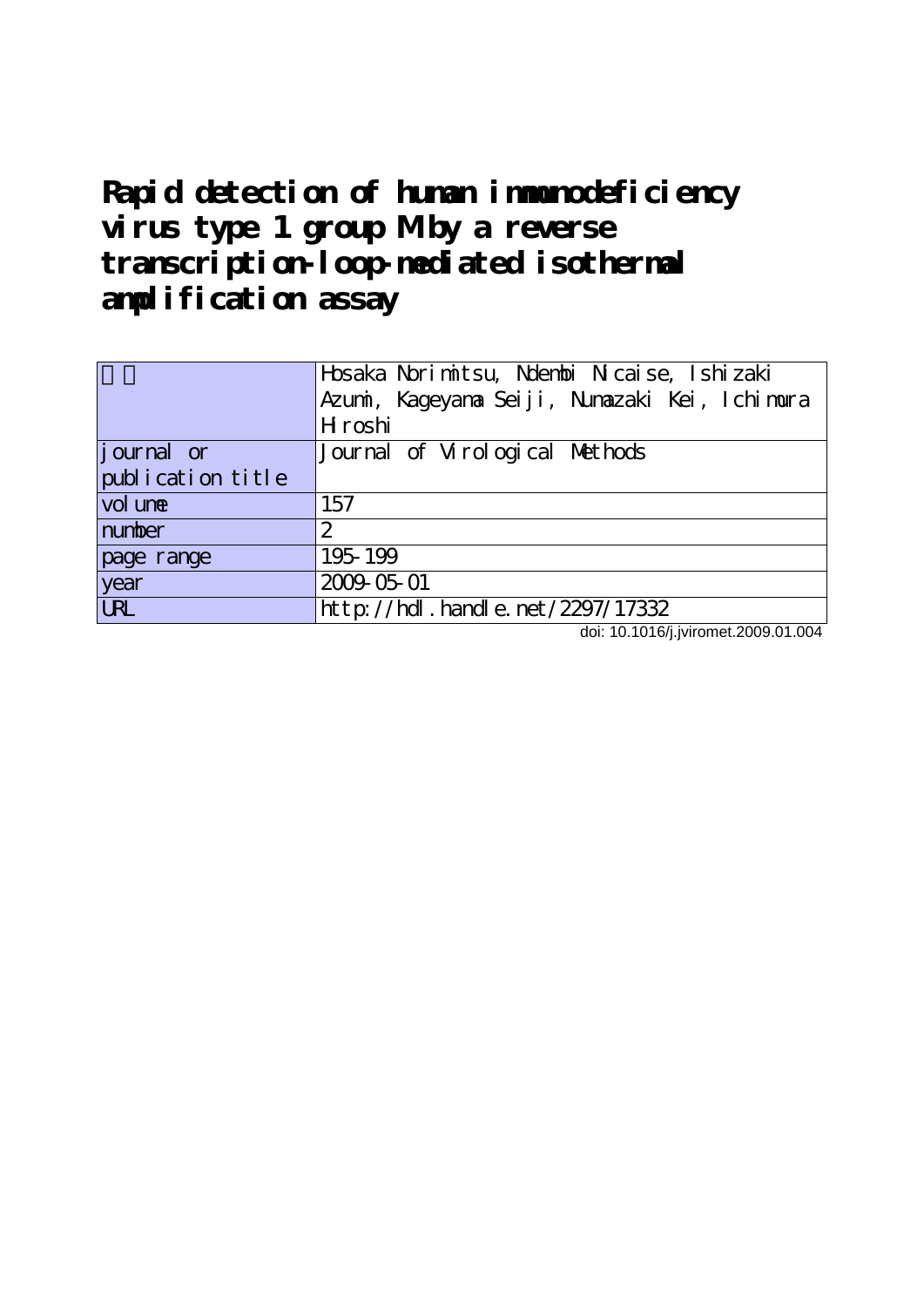| $\mathbf{1}$   | Rapid Detection of Human Immunodeficiency Virus Type 1 group M by a Reverse                                                     |
|----------------|---------------------------------------------------------------------------------------------------------------------------------|
| $\overline{2}$ | <b>Transcription-Loop-Mediated Isothermal Amplification Assay</b>                                                               |
| 3              |                                                                                                                                 |
| $\overline{4}$ | Norimitsu Hosaka, <sup>a, b</sup> Nicaise Ndembi, <sup>a, c</sup> Azumi Ishizaki, <sup>a</sup> Seiji Kageyama, <sup>a</sup> Kei |
| 5              | Numazaki, <sup>d</sup> and Hiroshi Ichimura <sup>a,*</sup>                                                                      |
| 6              |                                                                                                                                 |
| $\tau$         | <sup>a</sup> Department of Viral Infection and International Health, Graduate School of Medical                                 |
| $8\,$          | Science, Kanazawa University, Kanazawa, Japan; <sup>b</sup> Eiken Chemical Co., Ohtawara,                                       |
| 9              | Tochigi, Japan; <sup>c</sup> Laboratory of Hematology and Virology, Faculty of Medicine and                                     |
| 10             | Biomedical Sciences, University of Yaounde-I, Yaounde, Cameroon; and <sup>d</sup> Department                                    |
| 11             | of Pediatrics, International University of Health and Welfare Hospital, Japan.                                                  |
| 12             |                                                                                                                                 |
| 13             |                                                                                                                                 |
| 14             | * Corresponding author: Hiroshi ICHIMURA, M.D., Ph.D.                                                                           |
| 15             | Department of Viral Infection and International Health, Graduate School of                                                      |
| 16             | Medical Science, Kanazawa University, 13-1, Takara-machi, Kanazawa, 920-8640,                                                   |
| 17             | Japan.                                                                                                                          |
| 18             | Telephone number:<br>Fax number: $+81(76)234-4237$ .<br>$+81(76)265-2228.$                                                      |
| 19             | E-mail: ichimura@med.kanazawa-u.ac.jp                                                                                           |
| 20             |                                                                                                                                 |
| 21             |                                                                                                                                 |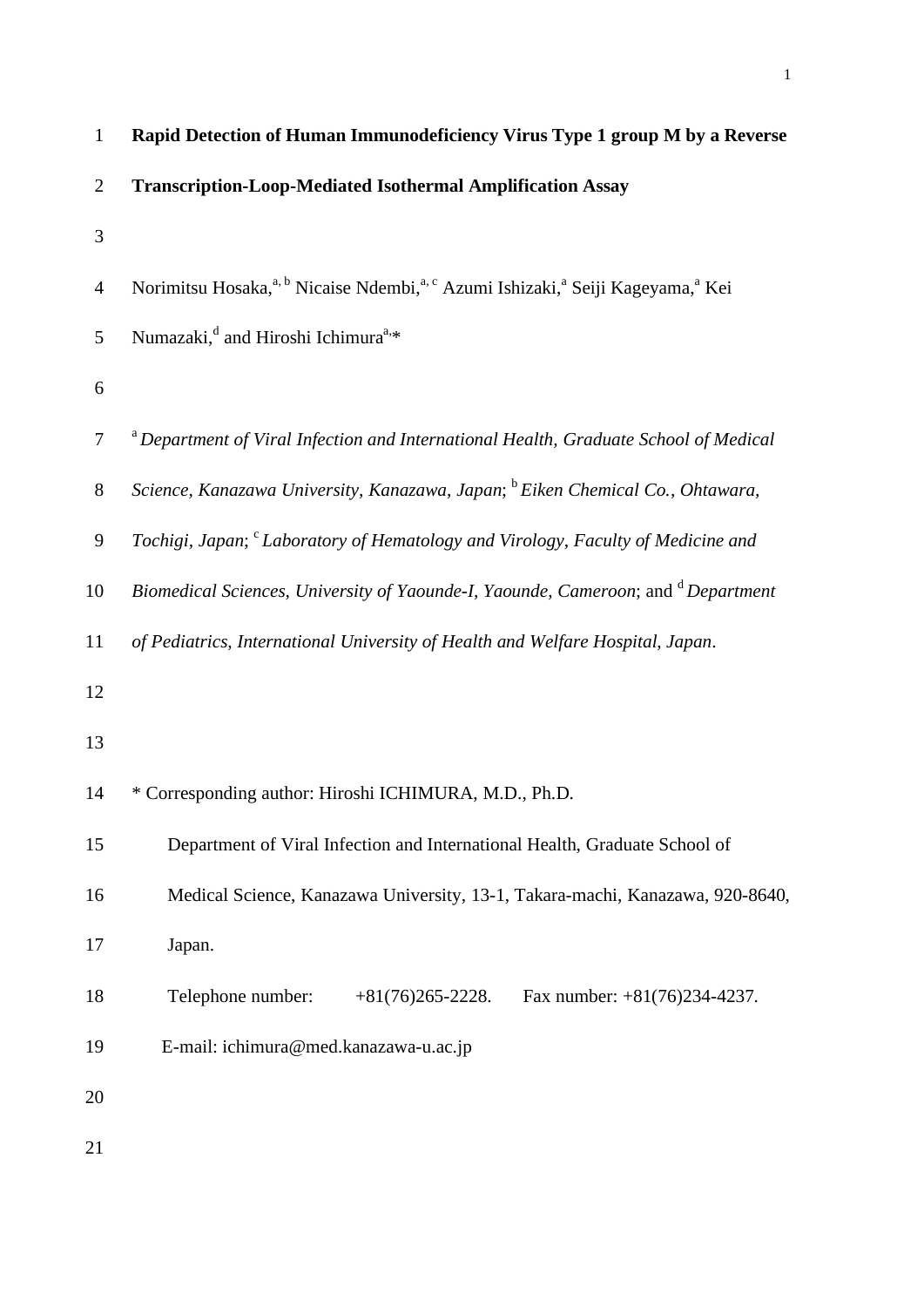#### **Abstract**

| $\overline{2}$ | A rapid one-step reverse transcription-loop-mediated isothermal amplification (RT-     |
|----------------|----------------------------------------------------------------------------------------|
| 3              | LAMP) assay targeting the <i>pol</i> -integrase gene was developed to detect human     |
| $\overline{4}$ | immunodeficiency virus type 1 (HIV-1) group M. This HIV-1 RT-LAMP assay is             |
| 5              | simple and rapid, and amplification can be completed within 35 min under isothermal    |
| 6              | conditions at 60°C. The 100% detection limit of HIV-1 RT-LAMP was determined           |
| $\overline{7}$ | using a standard strain (WHO HIV-1 [97/656]) in octuplicate and found to be 120        |
| $8\,$          | copies/ml. The RT-LAMP assay was evaluated for use in clinical diagnosis using         |
| 9              | plasma samples collected from 57 HIV-1-infected and 40 uninfected individuals in       |
| 10             | Cameroon, where highly divergent HIV-1 strains are prevalent. Of the 57 samples from   |
| 11             | infected individuals, 56 harbored group-M HIV-1 strains, such as subtypes A, B, G, F2, |
| 12             | and circulating recombinant forms (CRF)_01, _02, _09, _11, _13; all were RT-LAMP       |
| 13             | positive. One sample harboring group-O HIV-1 and the 40 HIV-1-uninfected samples       |
| 14             | were RT-LAMP negative. These findings indicate that HIV-1 RT-LAMP can detect           |
| 15             | HIV-1 group-M RNA from plasma samples rapidly and with high sensitivity and            |
| 16             | specificity. These data also suggest that this RT-LAMP assay can be useful for         |
| 17             | confirming HIV diagnosis, particularly in resource-limited settings.                   |
| 18             |                                                                                        |
| 19             | Keywords: LAMP, HIV-1 group M, Confirmatory test                                       |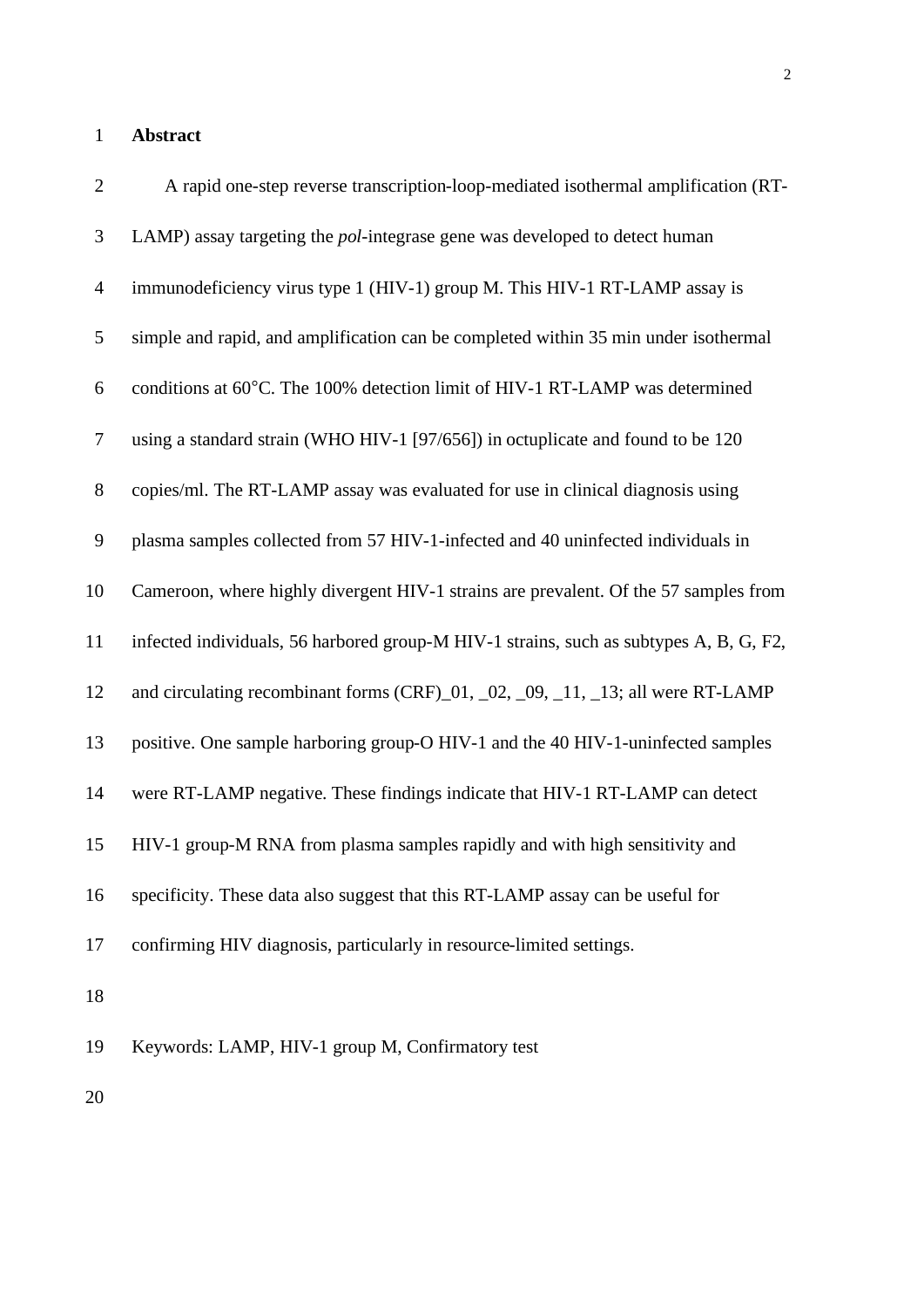#### **1. Introduction**

 The number of people living with human immunodeficiency virus (HIV) infection was estimated at 33 million as of December 2007, and over 2.7 million people acquired new HIV infections in 2007 (UNAIDS, 2008). HIV testing and counseling have been recognized as entry points for prevention, care, treatment, and support (World Health Organization, 2004). Recently, rapid serological HIV tests have been introduced to facilitate radical scaling up of HIV testing and counseling services in many settings, such as in diagnosing and treating sexually transmitted infections, in services providing and linked to the prevention of mother-to-child transmission, and in general medical settings (World Health Organization, 2004). It has been shown that sequential combinations of two or three antibody (Ab) tests (ELISA and/or rapid tests) are reliable for confirming HIV-positivity (World Health Organization, 2004; Aghokeng et al., 2004; Carvalho et al., 1996; Meda et al, 1999). However, considering that the fourth generation HIV ELISA test, which can detect both HIV P24 antigen and HIV Ab in the same sample simultaneously, has been introduced to detect early-stage HIV infection (Meda et al., 1999) and that a combined antigen-Ab rapid test for diagnosing HIV will be introduced soon (Keren et al, 2008), a method for rapidly detecting HIV-1 RNA and/or proviral DNA to confirm HIV diagnosis in these settings would be a valuable diagnostic aid. HIV-1 is classified into three groups: M, N, and O. Group M, which accounts for

the HIV pandemic, is further classified into nine major clades (A-D, F-H, J, and K) and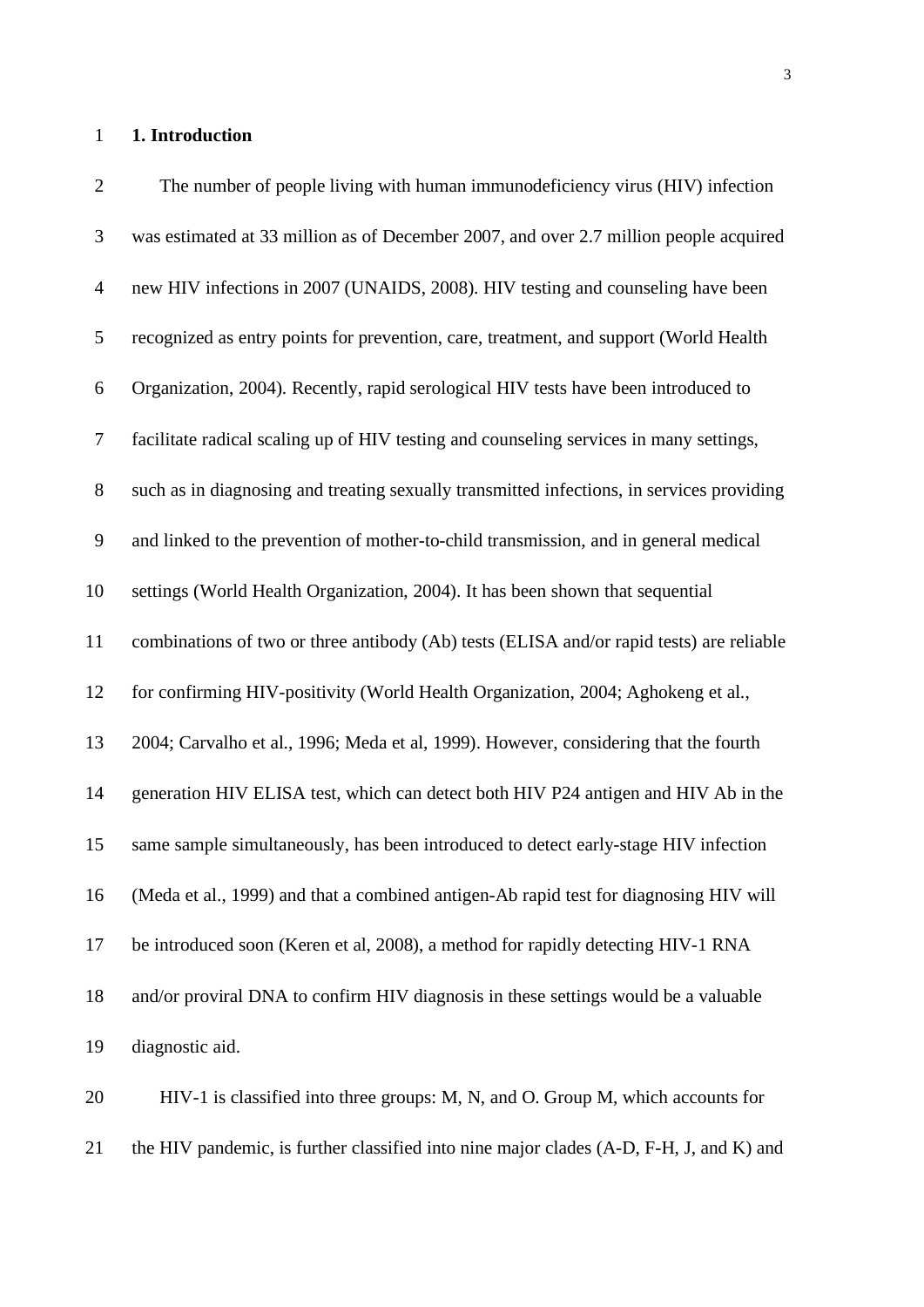| $\mathbf{1}$   | 42 circulating recombinant forms (CRFs; Heeney et al., 2006; Powell et al., 2007; HIV        |
|----------------|----------------------------------------------------------------------------------------------|
| $\overline{2}$ | sequence Compendium 2008). The diverse nature of HIV causes difficulties in                  |
| 3              | nucleotide-based diagnoses of HIV infection. In addition, low HIV DNA burden and             |
| 4              | low concentrations of HIV RNA in plasma often result in failure to detect HIV RNA or         |
| 5              | DNA in clinical specimens (Zazzi et al., 1995). These two factors, high diversity and        |
| 6              | low plasma RNA/proviral DNA concentration, limit the ability to diagnose HIV                 |
| $\tau$         | infection reliably and efficiently.                                                          |
| 8              | The reverse transcription-loop-mediated isothermal amplification (RT-LAMP) assay             |
| 9              | developed by Notomi is a simple method for nucleotide-based diagnostics that exhibits        |
| 10             | high sensitivity and specificity (Notomi, et al., 2000). This method relies on auto-         |
| 11             | cycling strand displacement DNA synthesis by a DNA polymerase with high strand               |
| 12             | displacement activity and a set of two each of specially designed inner and outer primers.   |
| 13             | The entire RT-LAMP procedure can be completed in a single step at a constant                 |
| 14             | temperature without a programmed thermal cycler. LAMP provides highly efficient              |
| 15             | DNA amplification, up to $10^9$ - $10^{10}$ times in 15-60 min, and the concentration of the |
| 16             | LAMP product is much higher than that generated by conventional polymerase chain             |
| 17             | reaction (PCR). Conventional PCR is relatively time consuming (3-4 h) and much more          |
| 18             | complicated than RT-LAMP, requiring several amplification steps and the use of a             |
| 19             | high-precision thermal cycler. The RT-LAMP assay has been validated and applied to           |
| 20             | the rapid detection of a number of RNA viruses, such as rubella virus (Mori et al., 2006),   |
| 21             | Japanese encephalitis virus (Toriniwa and Komiya, 2006), influenza virus (Ito et al.,        |
|                |                                                                                              |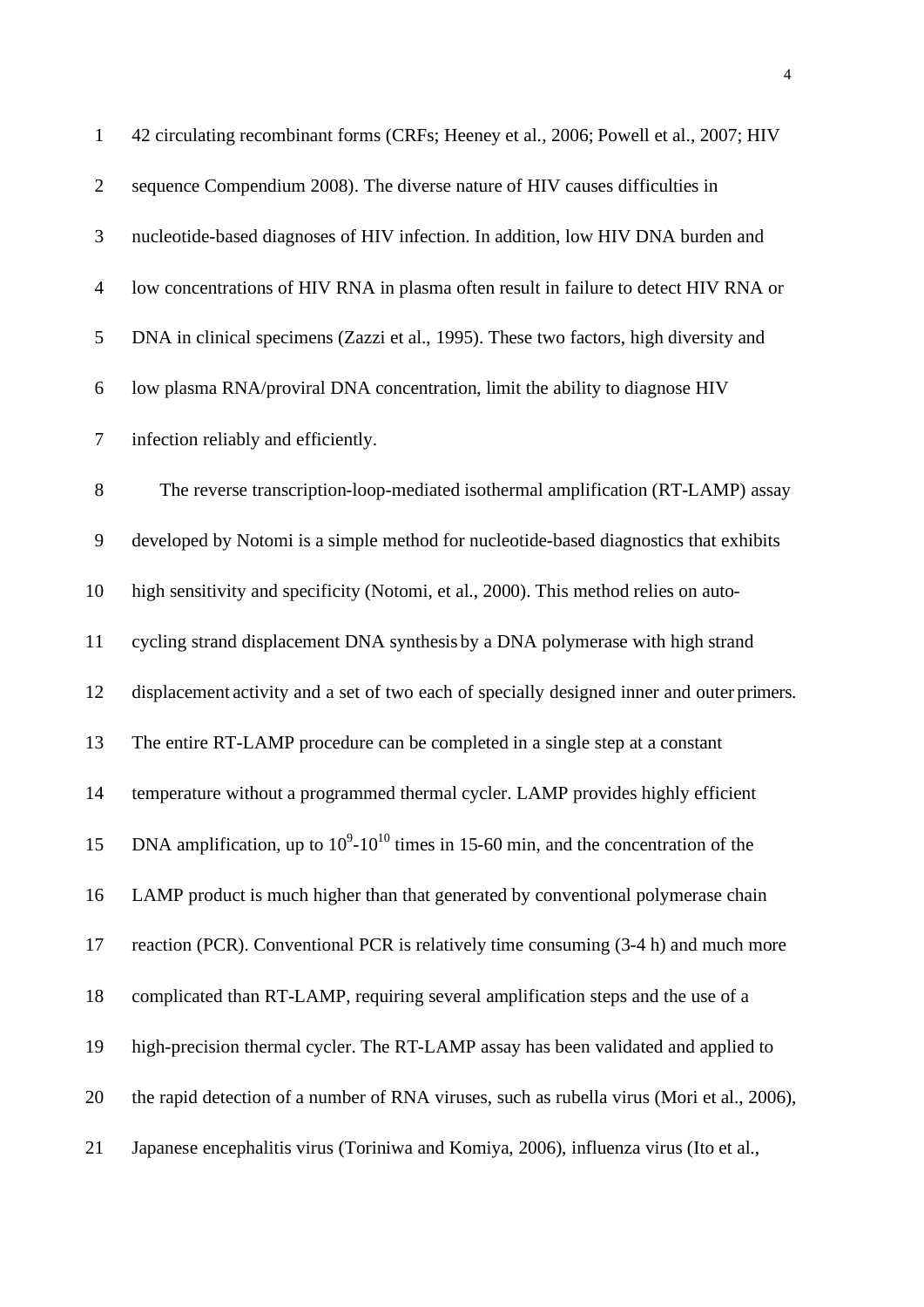| $\mathbf{1}$   | 2006), mumps virus (Okafuji et al., 2005), West Nile virus (Parida et al., 2004), severe     |
|----------------|----------------------------------------------------------------------------------------------|
| $\mathbf{2}$   | acute respiratory syndrome corona virus (Hong et al., 2004; Poon et al., 2005), measles      |
| 3              | virus (Fujino et al., 2005), dengue virus (Parida et al., 2005), respiratory syncytial virus |
| $\overline{4}$ | (Ushio et al., 2005), and HIV-1 (Curtis et al., 2008).                                       |
| $\mathfrak s$  | In the present study, another RT-LAMP assay was developed for the rapid detection            |
| 6              | of HIV-1 RNA. Its intended application is on-site confirmation of HIV diagnosis.             |
| $\tau$         |                                                                                              |
| $8\,$          | 2. Materials and methods                                                                     |
| 9              | 2.1. Standard serum                                                                          |
| 10             | WHO standard $97/656 (10^5)$ international units (IU) per vial, National Institute for       |
| 11             | Biological Standards and Control, Herts, UK) was used to determine the detection limit       |
| 12             | of the RT-LAMP assay (Davis et al., 2003; Holmes et al., 2001). The assay was carried        |
| 13             | out in octuplicate. The lowest concentration of genome copies with all octuplicate           |
| 14             | samples confirmed as positive was considered the detection limit.                            |
| 15             |                                                                                              |
| 16             | 2.2. Human plasma samples                                                                    |
| 17             | Plasma samples were collected from 57 HIV-1-infected individuals in eastern                  |
| 18             | Cameroon in 2001 (Ndembi et al., 2004) and 40 HIV-1-uninfected antenatal clinic              |
| 19             | attendees in western Cameroon in 2003. These samples were used to evaluate the               |
| 20             | sensitivity and specificity of HIV-1 RT-LAMP. In a previous study (Ndembi et al.,            |
| 21             | 2004), phylogenetic analysis of genomic DNA samples from the 57 infected individuals         |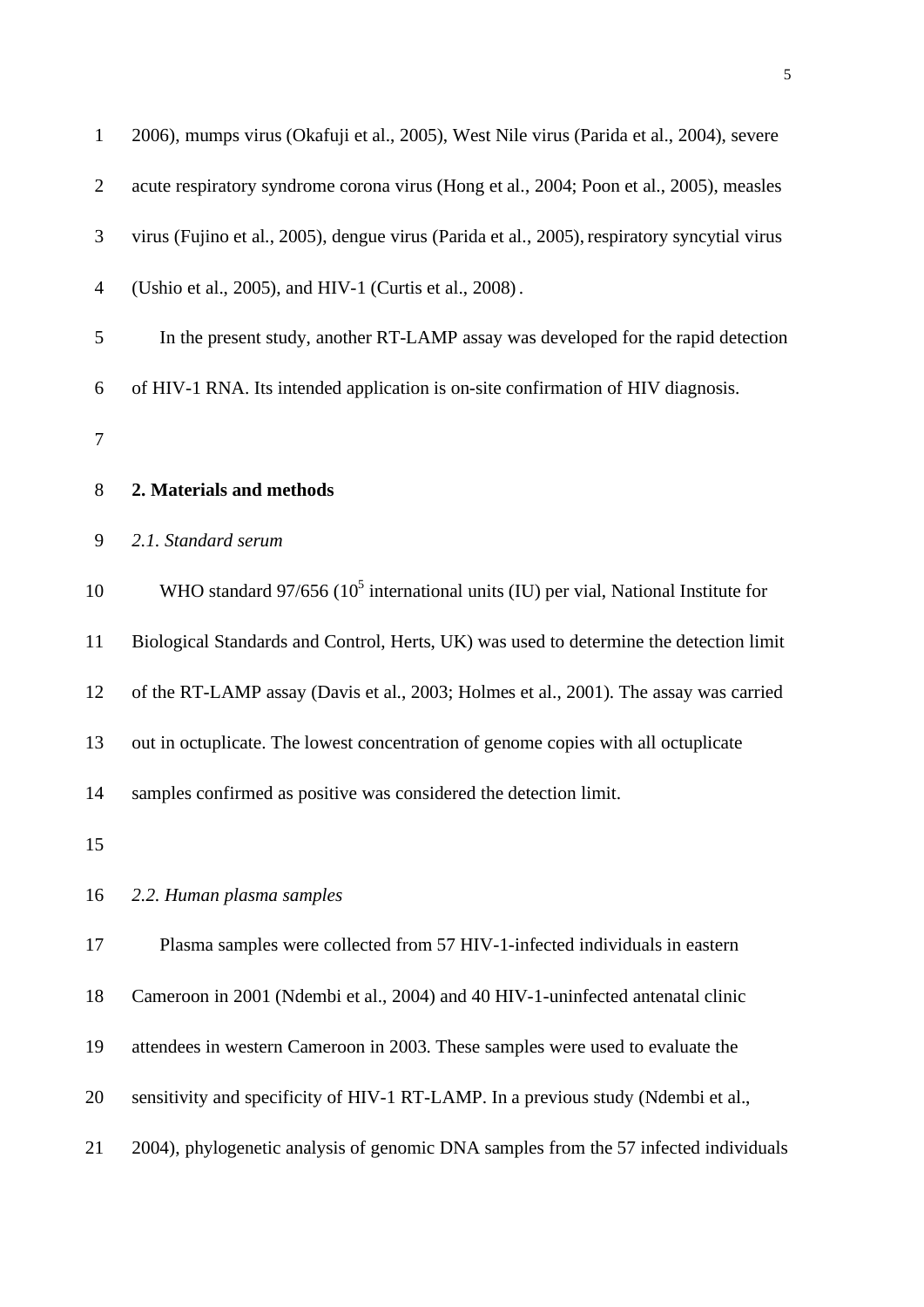| $\mathbf{1}$   | revealed the presence of highly divergent strains of HIV-1 circulating in eastern            |
|----------------|----------------------------------------------------------------------------------------------|
| $\overline{2}$ | Cameroon (Table 1). The 40 samples from uninfected individuals collected in 2003             |
| 3              | were confirmed HIV-negative by HIV-Ab testing (AxSYM HIV1/2 and/or Determine                 |
| 4              | HIV-1/2; Abbott Japan, Tokyo, Japan) and conventional PCR, as described previously           |
| 5              | (Ndembi et al., 2004).                                                                       |
| 6              |                                                                                              |
| 7              | 2.3. RNA preparation                                                                         |
| 8              | HIV RNA was extracted from plasma as follows: 200 µl of plasma was incubated                 |
| 9              | with 400 µl of lysis buffer consisting of 10 mM Tris-HCl (pH 8.0), 68% (w/v)                 |
| 10             | guanidine isothiocyanate, 3% (w/v) dithiothreitol, and 4 $\mu$ l of co-precipitant (10 mg/ml |
| 11             | amylopectin azure) at 25°C for 10 min. HIV RNA was precipitated by adding 600 µl of          |
| 12             | isopropanol and centrifuging at 20,000xg for 15 min. The RNA pellet was washed with          |
| 13             | 70% ethanol and resuspended in 10 µl of RNAse-free and DNAse-free water.                     |
| 14             |                                                                                              |
| 15             | 2.4. Primer design                                                                           |
| 16             | A set of primers that recognizes eight distinct target sites in the HIV-1 pol-integrase      |
| 17             | gene, a well-conserved region of HIV-1 genome, was designed based on the HIV-1               |
| 18             | genome sequence (GenBank accession number K02013) using a primer-designing                   |
| 19             | software program for LAMP (Primer Explorer ver. 2.0; Net laboratory, Japan,                  |
| 20             | http://venus.netlaboratory.com; Table 2). The set consisted of the six following primers:    |
| 21             | a forward inner primer (FIP), backward inner primer (BIP), two outer primers (F3 and         |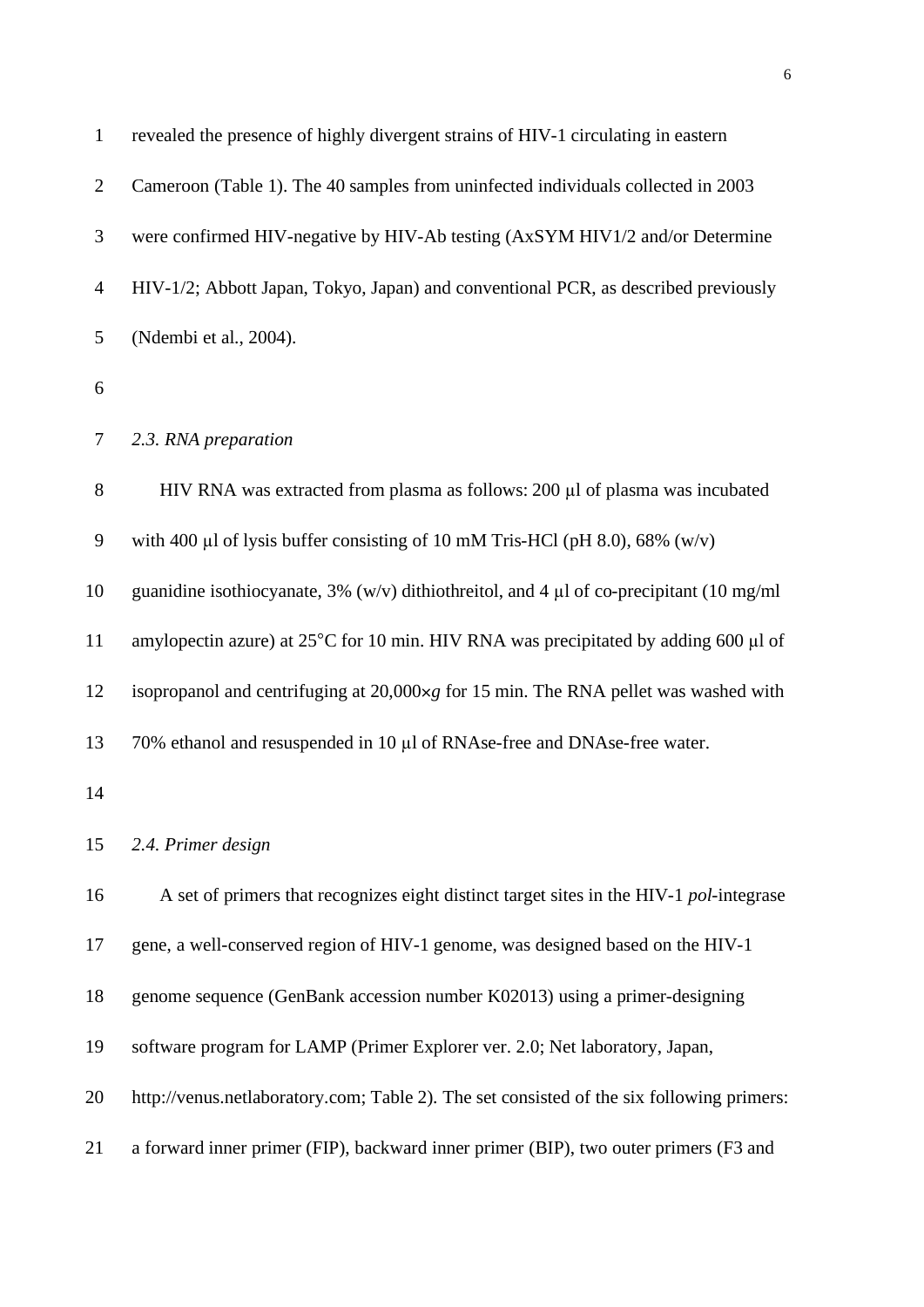| $\mathbf{1}$   | B3), and two loop primers (Loop F and Loop B). Two additional inner primers              |
|----------------|------------------------------------------------------------------------------------------|
| $\overline{2}$ | comprise the combination of two functionally different primer parts: FIP consists of F1c |
| 3              | (complementary to F1) and F2 and BIP consists of B1c (complementary to B1) and B2.       |
| $\overline{4}$ | The sequences of the two loop primers are complementary to the primers located           |
| 5              | between regions corresponding to F1 and F2 primer sequences.                             |
| 6              |                                                                                          |
| 7              | 2.5. RT-LAMP assay                                                                       |
| 8              | The RT-LAMP reaction was carried out in 25 µl using a Loopamp DNA                        |
| 9              | amplification kit (EIKEN Chemical Co., Ltd., Tochigi, Japan) containing FIP (40 pmol),   |
| 10             | BIP (40 pmol), F3 (5 pmol), B3 (5 pmol), Loop F (40 pmol), Loop B (40 pmol), Bst         |
| 11             | DNA polymerase (16 U), AMV reverse transcriptase (2 U), and 5 $\mu$ l of target RNA. The |
| 12             | reaction mixture was incubated at 60°C for 60 min in a Loopamp real-time turbidimeter    |
| 13             | (LA-200; Teramecs, Kyoto, Japan; Fig. 1A). A turbidity value of more than 0.1 was        |
| 14             | considered positive. The amplified products of RT-LAMP were resolved by 2% agarose       |
| 15             | gel electrophoresis (Agarose S; Wako Pure Chemical Industries, Ltd, Osaka, Japan); the   |
| 16             | gel was stained with ethidium bromide and visualized using an ultraviolet (UV)           |
| 17             | transilluminator (Fig. 1B). The turbidity of the amplified products was also ascertained |
| 18             | by naked eye. The amplified products were inspected further under UV irradiation with    |
| 19             | or without adding ethidium bromide, an intercalating dye, when RT-LAMP assay was         |
| 20             | carried out in the presence of Fluorescent Detection Reagent (EIKEN CHEMICAL Co.,        |
| 21             | LTD., Tokyo, Japan; Fig. 1C).                                                            |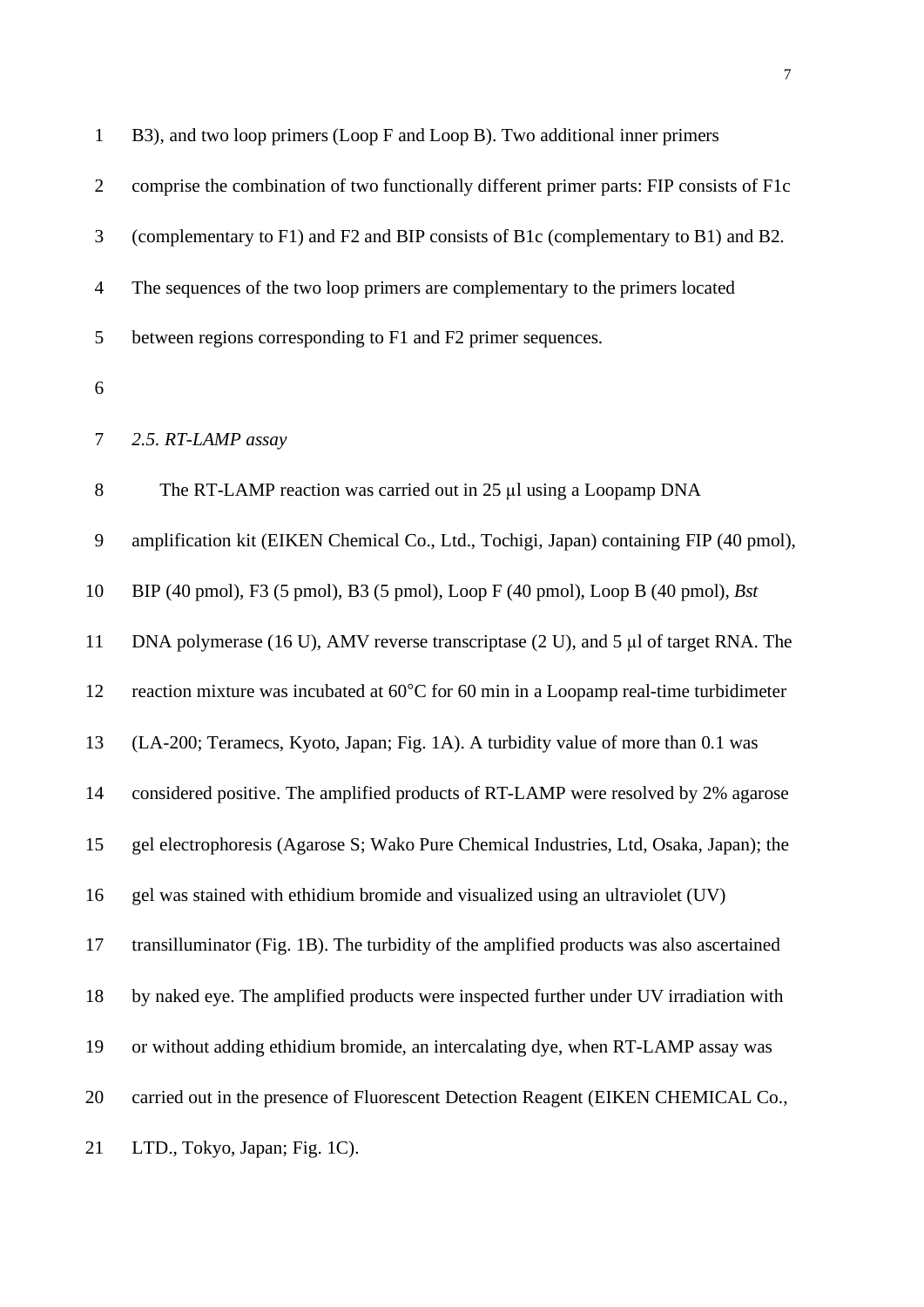#### **3. Results**

### *3.1. Development of the HIV-1 RT-LAMP assay*

| $\overline{4}$ | Using the primer sets targeting the HIV-1 pol-integrase gene (Table 2), a one-step        |
|----------------|-------------------------------------------------------------------------------------------|
| 5              | RT-LAMP assay for the rapid detection of HIV-1 RNA was standardized. The success          |
| 6              | of amplification was assessed using a real-time turbidimeter (LA-200; Fig. 1A).           |
| $\tau$         | Threshold time (Tt), the time required for the turbidity value to exceed 0.1, is shown in |
| $8\,$          | Table 1. Amplification was also detected by the presence of a ladder-like pattern on a    |
| 9              | 2% agarose gel. The ladder-like pattern results from a mixture of stem-loop DNAs of       |
| 10             | various stem lengths and cauliflower-like structures with multiple loops (formed by       |
| 11             | annealing between alternately inverted repeats of the target sequence in the same strand; |
| 12             | Fig. 1B). Furthermore, amplification was detected by naked-eye inspection of turbidity;   |
| 13             | visual detection was enhanced further by the addition of Fluorescent Detection Reagent    |
| 14             | and/or the intercalating dye under UV irradiation (Fig. 1C).                              |
| 15             |                                                                                           |
| 16             | 3.2. Sensitivity and specificity of the HIV-1 RT-LAMP assay                               |
| 17             | The sensitivity of the RT-LAMP assay for detecting HIV-1 RNA was determined               |
| 18             | using RNA from WHO standard HIV-1 97/656 ( $10^5$ IU/vial) diluted to 6000, 600, 240,     |

- 120, 90, and 60 copies/ml. One IU was reported to be equivalent to 0.62 genome copies
- (Davis et al., 2003). The assay was carried out in octuplicate using viral RNA extracted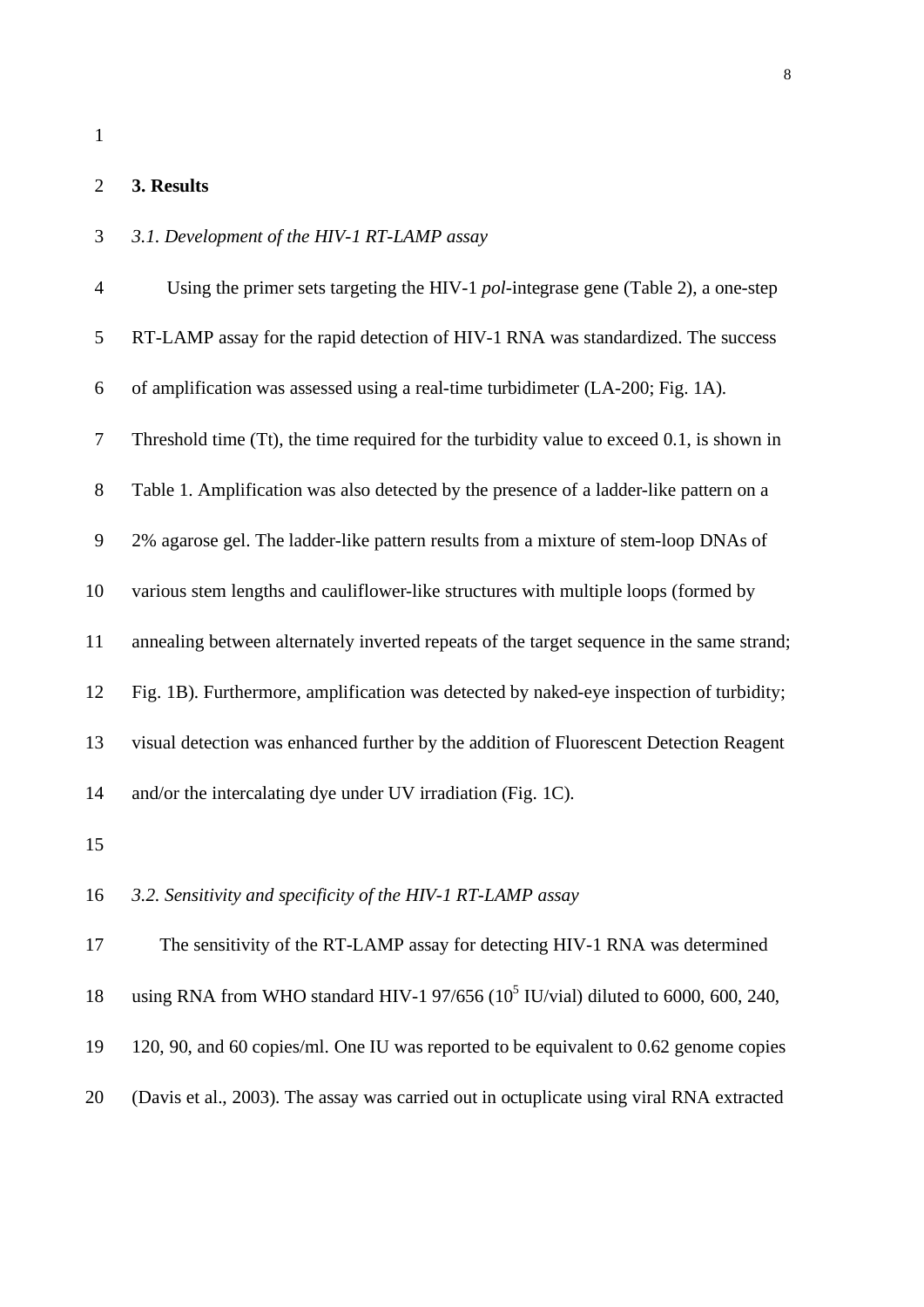of the RT-LAMP assay was 120 copies/ml. Of the 57 HIV-1-positive samples, 54 were positive for RT-LAMP in 19.2 to 33.2 min as assessed by turbidity using the LA-200 detection system (Table 1 and Fig. 1A). HIV-1 RT-LAMP products of the two samples that were not detected by the real-time turbidimeter (01CM2219 and 01CM2232) could be detected by agarose gel electrophoresis (Fig. 1B) and by the naked eye after adding the intercalating dye under UV irradiation in the presence of Fluorescent Detection Reagent (data not shown). The remaining sample (02CM319) containing HIV-1 group-O RNA was RT-LAMP negative (Table 1 and Fig. 1B). Thus, all 56 samples that harbored HIV-1 group-M were positive by HIV-1 RT-LAMP assay. Plasma specimens obtained from 40 pregnant women without HIV infection were also subjected to RT-LAMP and all were confirmed negative. **4. Discussion** An RT-LAMP assay was developed to detect HIV-1 RNA. This method was simple, rapid, and highly sensitive and specific for group-M HIV-1. Therefore, the HIV-1 RT- LAMP assay can be used as a rapid confirmatory test for HIV-1 group-M infection. The HIV genome is usually detected by RT-PCR and PCR performed on plasma RNA and proviral DNA, respectively. These methods require at least 2-3 hours despite the implementation of real-time PCR. In this study, the HIV-1 RT-LAMP assay was

from the equivalent of 100 µl of diluted serum. The reproducible 100% detection limit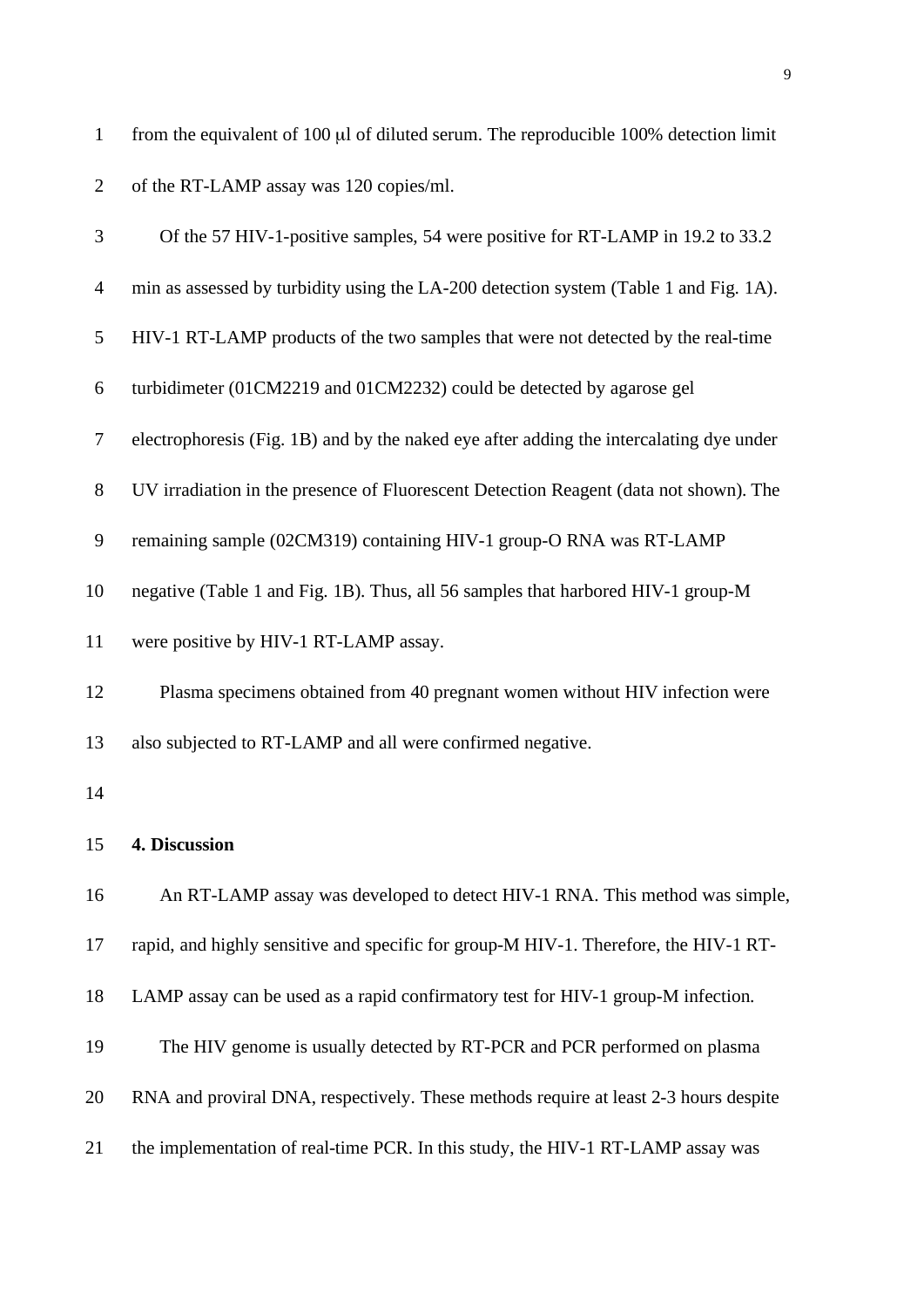| $\mathbf{1}$   | completed within 35 min, considerably faster than by RT-PCR or PCR. In addition,       |
|----------------|----------------------------------------------------------------------------------------|
| $\overline{2}$ | unlike RT-PCR and PCR, a simple apparatus such as a water bath can be used to          |
| 3              | maintain the constant incubation temperature at 60°C.                                  |
| $\overline{4}$ | The RT-LAMP reaction yields a white precipitate of magnesium pyrophosphate in          |
| 5              | the reaction mixture, indicating a positive result. This white precipitate is easily   |
| 6              | detected by the naked eye (Fig. 1C); thus, the results of the assay can be assessed    |
| $\tau$         | without a turbidimeter. Although the amount of HIV-1 RT-LAMP products was              |
| 8              | monitored by a real-time turbidimeter (LA-200) in the current study, the results of    |
| 9              | visual inspection were consistent with those determined by turbidimeter (data not      |
| 10             | shown). According to the manufacturer's instructions for the Loopamp DNA               |
| 11             | amplification kit, visual detection can be enhanced by the addition of Fluorescent     |
| 12             | Detection Reagent to the reaction mixture. Interestingly, HIV-1 RT-LAMP products of    |
| 13             | the two samples that were undetectable by LA-200 (01CM2219 and 01CM2232) could         |
| 14             | be visualized by adding the intercalating dye under UV irradiation, when the assay was |
| 15             | carried out in the presence of Fluorescent Detection Reagent. Thus, the HIV-1 RT-      |
| 16             | LAMP assay has the advantage of enabling the amplification of HIV-1 RNA and/or         |
| 17             | DNA in resource-limited settings in which sophisticated machines such as the thermal   |
| 18             | cycler and real-time turbidimeter are unavailable. In the two samples that were not    |
| 19             | detected by LA200, the production of magnesium pyrophosphate was prevented by          |
| 20             | unknown inhibitor(s). The cause and frequency of this phenomenon are under             |
| 21             | investigation.                                                                         |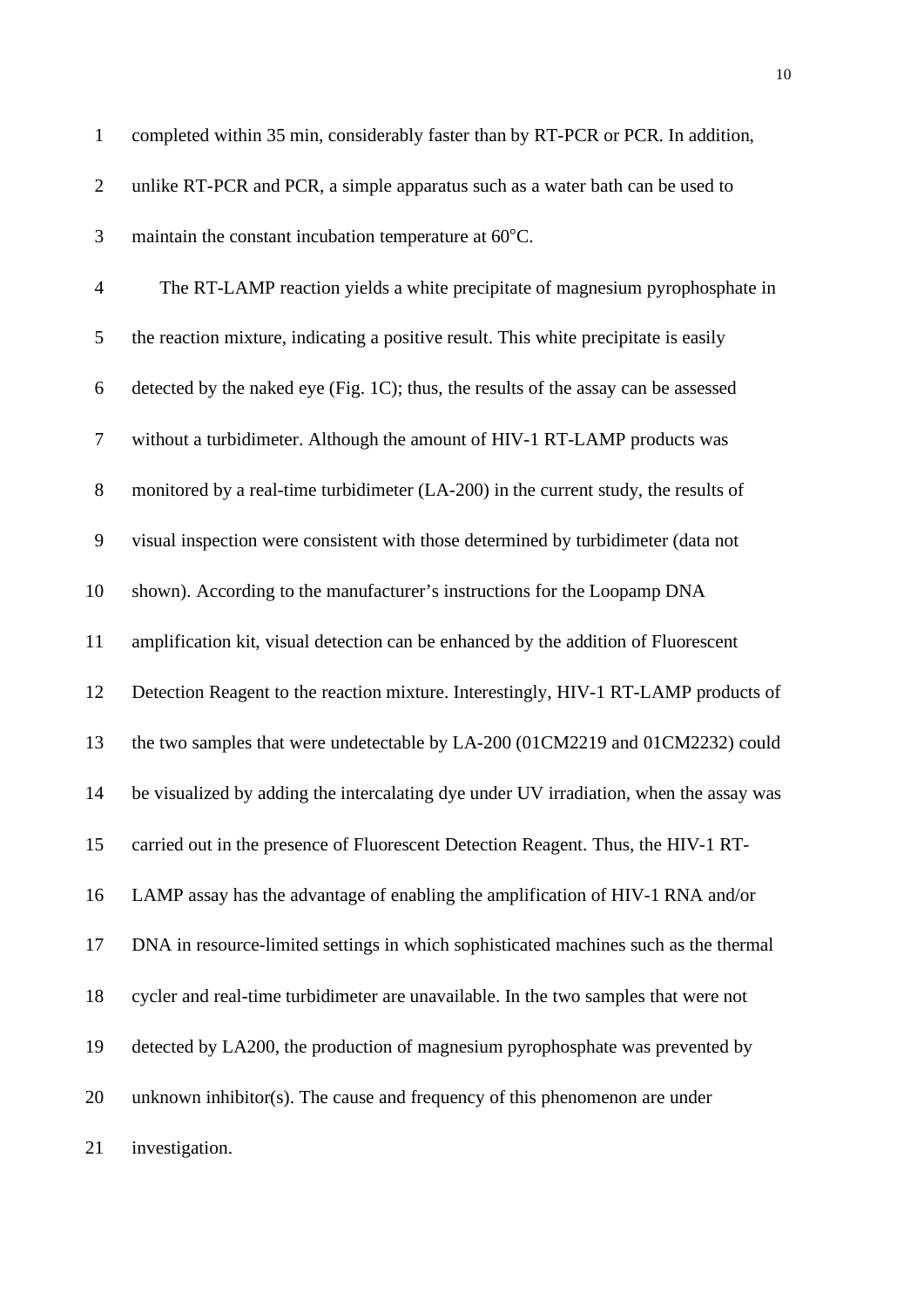| 1              | RT-LAMP assay exhibits high specificity due to its use of multiple primers,                                      |
|----------------|------------------------------------------------------------------------------------------------------------------|
| $\overline{2}$ | including two loop primers, that recognize eight distinct regions of the target sequences.                       |
| 3              | Previous studies in which RT-LAMP was used to detect various viral RNAs have                                     |
| $\overline{4}$ | documented the high specificity of RT-LAMP (Mori et al., 2006; Toriniwa et al., 2006;                            |
| 5              | Ito et al., 2006; Okafuji et al., 2005; Parida et al., 2004; Hong et al., 2004; Poon et al.,                     |
| 6              | 2005; Fujino et al., 2005; Parida et al, 2005; Ushio et al., 2005). Similarly, HIV-1 RT-                         |
| $\overline{7}$ | LAMP analysis of 40 sero-negative and PCR-negative samples showed 100%                                           |
| $8\,$          | specificity, making the RT-LAMP assay ideal for confirming diagnosis.                                            |
| 9              | The 100% detection limit of the HIV-1 RT-LAMP assay was found to be 120                                          |
| 10             | copies/ml $(12 \text{ copies}/100 \mu\text{J/assay})$ . This sensitivity is inferior to the quantification limit |
| 11             | (50 copies/ml) of the UltraSensitive Assay of the COBAS AMPLICOR HIV-1                                           |
| 12             | MONITOR test, v 1.5 (Roche), but superior to the detection limit of the Standard Assay                           |
| 13             | in the kit (400 copies/ml), and typical RT-PCR assays. Furthermore, the sensitivity of                           |
| 14             | the current HIV-1 RT-LAMP could be improved to reach or exceed that of the                                       |
| 15             | UltraSensitive Assay by using a larger initial plasma sample (more than 240 µl) for                              |
| 16             | extracting viral RNA.                                                                                            |
| 17             | The HIV-1 RT-LAMP assay was evaluated using 57 HIV-1 strains belonging to                                        |
| 18             | nine different group-M subtypes/CRFs and one group O based on gag and pol                                        |
| 19             | sequences, respectively (Table 1): subtypes A ( $n = 3$ ), B ( $n = 6$ ), F2 ( $n = 1$ ), G ( $n = 1$ ),         |
| 20             | CRF_01AE (n = 8), CRF_02.AG (n = 17), CRF_09.cpx (n = 1), CRF_11.cpx (n = 16),                                   |
| 21             | CRF_13.cpx ( $n = 3$ ), and group O ( $n = 1$ ; Ndembi et al., 2004). This assay system                          |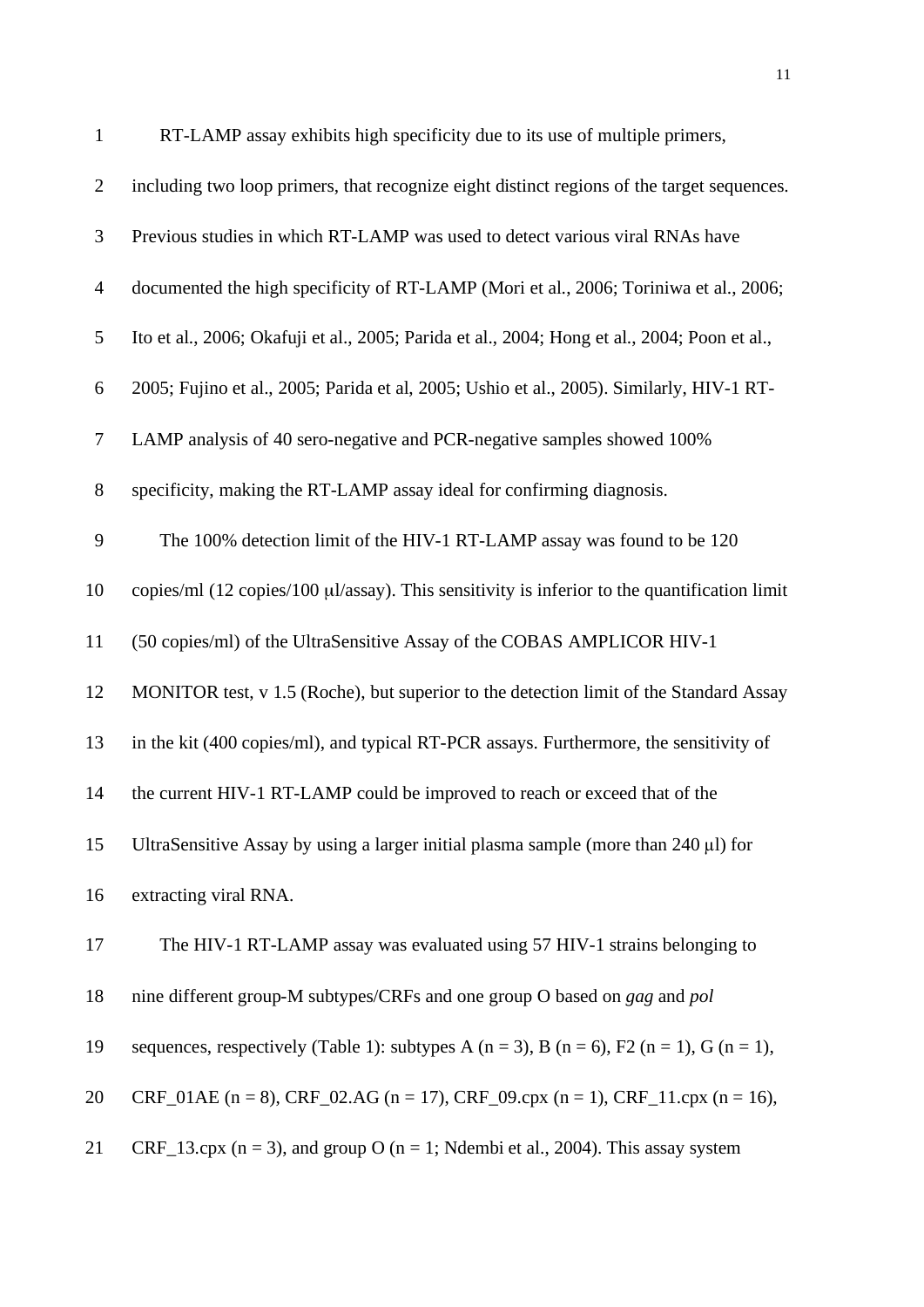| $\mathbf{1}$     | identified all of the 56 group-M HIV-1 strains despite their diversity, but did not detect |
|------------------|--------------------------------------------------------------------------------------------|
| $\mathbf{2}$     | the group-O strain, indicating that the primers used in the current HIV-1 RT-LAMP          |
| 3                | assay were group-M specific. Thus, in order to detect not only all of the HIV-1 groups     |
| $\overline{4}$   | but HIV type-2 strains as well, the design of universal primer set will be necessary.      |
| $\sqrt{5}$       | Although the viral RNA extraction method used in this study is relatively easy and         |
| 6                | cheap as compared to conventional methods, it still requires knowledge and training not    |
| $\boldsymbol{7}$ | usually available in resource-limited settings. Therefore, it will be necessary to revise  |
| $8\,$            | and simplify the extraction method in order to use this assay as a confirmatory test for   |
| 9                | HIV diagnosis in the field. Future evaluation of the direct use of plasma or serum after   |
| 10               | heating as a test material is warranted (Curtis et al., 2008).                             |
| 11               | In conclusion, a one-step RT-LAMP assay for detecting group-M HIV-1 has been               |
| 12               | developed. The RT-LAMP assay is simple, rapid, and highly sensitive and specific for       |
| 13               | group-M HIV-1; therefore, this assay can be used to confirm group-M HIV-1 diagnosis.       |
| 14               | Once the RNA extraction method is simplified, the group-M HIV-1 RT-LAMP assay              |
| 15               | will be ideal for use in resource-limited settings.                                        |
| 16               |                                                                                            |
| 17               |                                                                                            |
| 18               | <b>Acknowledgements</b>                                                                    |
| 19               | This work was supported by the Program of Founding Research Centers for Emerging           |
| 20               | and Reemerging Infectious Diseases, MEXT Japan and the Ministry of Health, Labor           |
| 21               | and Welfare, Japan.                                                                        |
| 22               |                                                                                            |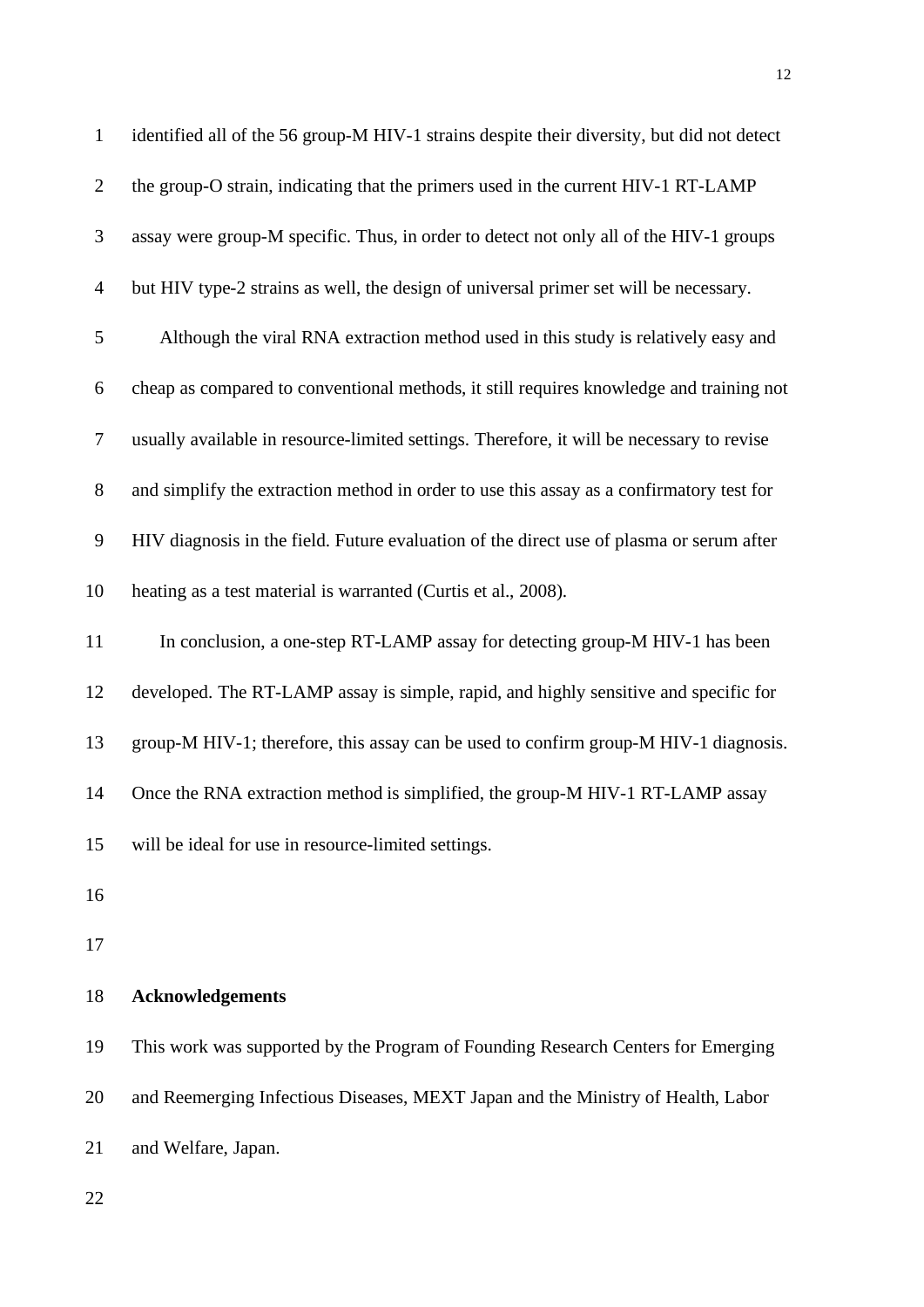#### **References**

| $\overline{2}$ | Aghokeng, A.F., Ewane, L., Awazi, B., Nanfack, A., Delaporte, E., Peeters, M., Zekeng,   |
|----------------|------------------------------------------------------------------------------------------|
| 3              | L., 2004. Evaluation of four simple/rapid assays and two fourth-generation ELISAs        |
| $\overline{4}$ | for the identification of HIV infection on a serum panel representing the HIV-1          |
| 5              | group M genetic diversity in Cameroon. J. Acquir. Immune. Defic. Syndr. 37,              |
| 6              | 1632-1640.                                                                               |
| $\tau$         | Carvalho, M.B., Hammerschlak N., Vaz, R.S., Ferreira, O.C. Jr., 1996. Risk factor        |
| $8\,$          | analysis and serological diagnosis of HIV-1/HIV-2 infection in a Brazilian blood         |
| 9              | donor population: validation of the World Health Organization strategy for HIV           |
| 10             | testing. AIDS 10, 1135-1140.                                                             |
| 11             | Curtis, K.A., Rudolph, D.L., Owen, S.M., 2008. Rapid detection of HIV-1 by reverse-      |
| 12             | transcirption, loop-medicated isothermal amplification (RT-LAMP). J. Virol.              |
| 13             | Methods 151, 264-270.                                                                    |
| 14             | Davis, C., Heath, A., Best, S., Hewlett, I., Lelie, N., Schuurman, R., Holmes, H., 2003. |
| 15             | Calibration of HIV-1 working reagents for nucleic acid amplification techniques          |
| 16             | against the 1st international standard for HIV-1 RNA. J. Virol. Methods 107, 37-44.      |
| 17             | Fujino, M., Yoshida, N., Yamaguchi, S., Hosaka, N., Ota, Y., Notomi, T., Nakayama,       |
| 18             | T., 2005. A simple method for the detection of measles virus genome by loop-             |
| 19             | mediated isothermal amplification (LAMP). J. Med. Virol. 76, 406-413.                    |
| 20             | Heeney, J.L., Dalgleish, A.G., Weiss, R.A., 2006. Origins of HIV and the evolution of    |
| 21             | resistance to AIDS. Science 313, 462-466.                                                |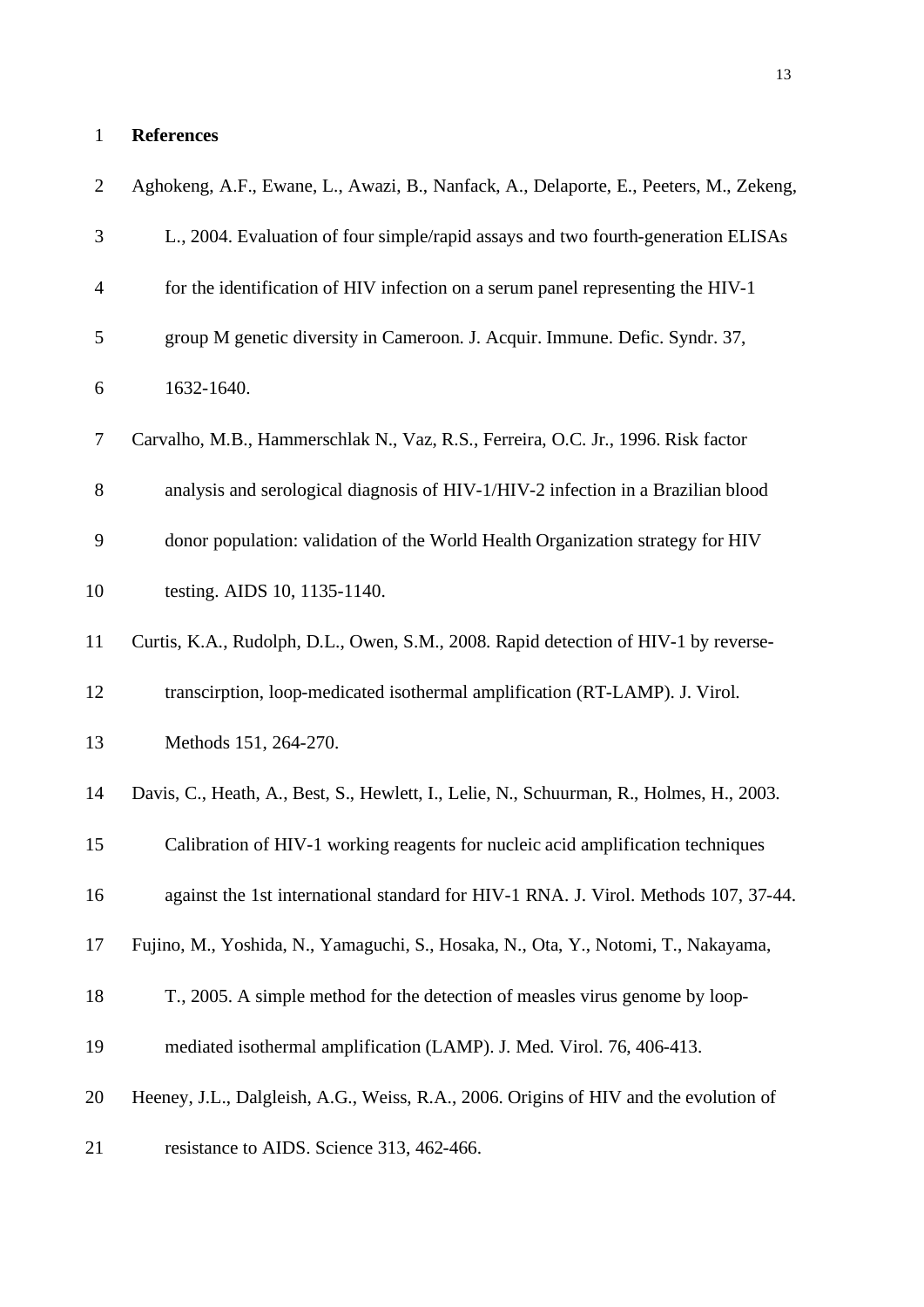| http://www.hiv.lanl.gov/. |
|---------------------------|
|                           |

| 3              | Holmes H, Davis C, Heath A, Hewlett, I., Lelie, N., 2001. An international            |
|----------------|---------------------------------------------------------------------------------------|
| $\overline{4}$ | collaborative study to establish the 1st international standard for HIV-1 RNA for     |
| 5              | use in nucleic acid-based techniques. J. Virol. Methods 92, 141-150.                  |
| 6              | Hong, T.C., Mai, Q.L., Cuong, D.V., Parida, M., Minekawa, H., Notomi, T., Hasebe, F., |
| $\tau$         | Morita, K., 2004. Development and evaluation of a novel loop-mediated isothermal      |
| 8              | amplification method for rapid detection of severe acute respiratory syndrome         |
| 9              | coronavirus. J. Clin. Microbiol. 42, 1956-1961.                                       |
| 10             | Ito, M., Watanabe, M., Nakagawa, N., Ihara, T., Okuno, Y., 2006. Rapid detection and  |
| 11             | typing of influenza A and B by loop-mediated isothermal amplification:                |
| 12             | comparison with immunochromatography and virus isolation. J. Virol. Methods           |
| 13             | 135, 272-275.                                                                         |
| 14             | Keren, T., Ruso I., Dwir, O., Pessler-Cohen, D., Sharon, Y., Fish, F., 2008. A new    |
| 15             | fourth-generation rapid test Determine HIV-1/2 Ag/Ab Combo. XVII International        |
| 16             | AIDS, THPE0052.                                                                       |
| 17             | Meda, N., Gautier-Charpentier, L., Soudre, R.B., Dahourou, H., Ouedraogo-Traore, R.,  |
| 18             | Ouangre, A., Bambara, A., Kpozehouen, A., Sanou, H., Valea, D., Ky, F., Cartoux,      |
| 19             | M., Barin, F., Van de Perre, P., 1999. Serological diagnosis of human                 |
| 20             | immunodeficiency virus in Burkina Faso: reliable, practical strategies using less     |
| 21             | expensive commercial test kits. Bull. World Health Organization 77, 731-739.          |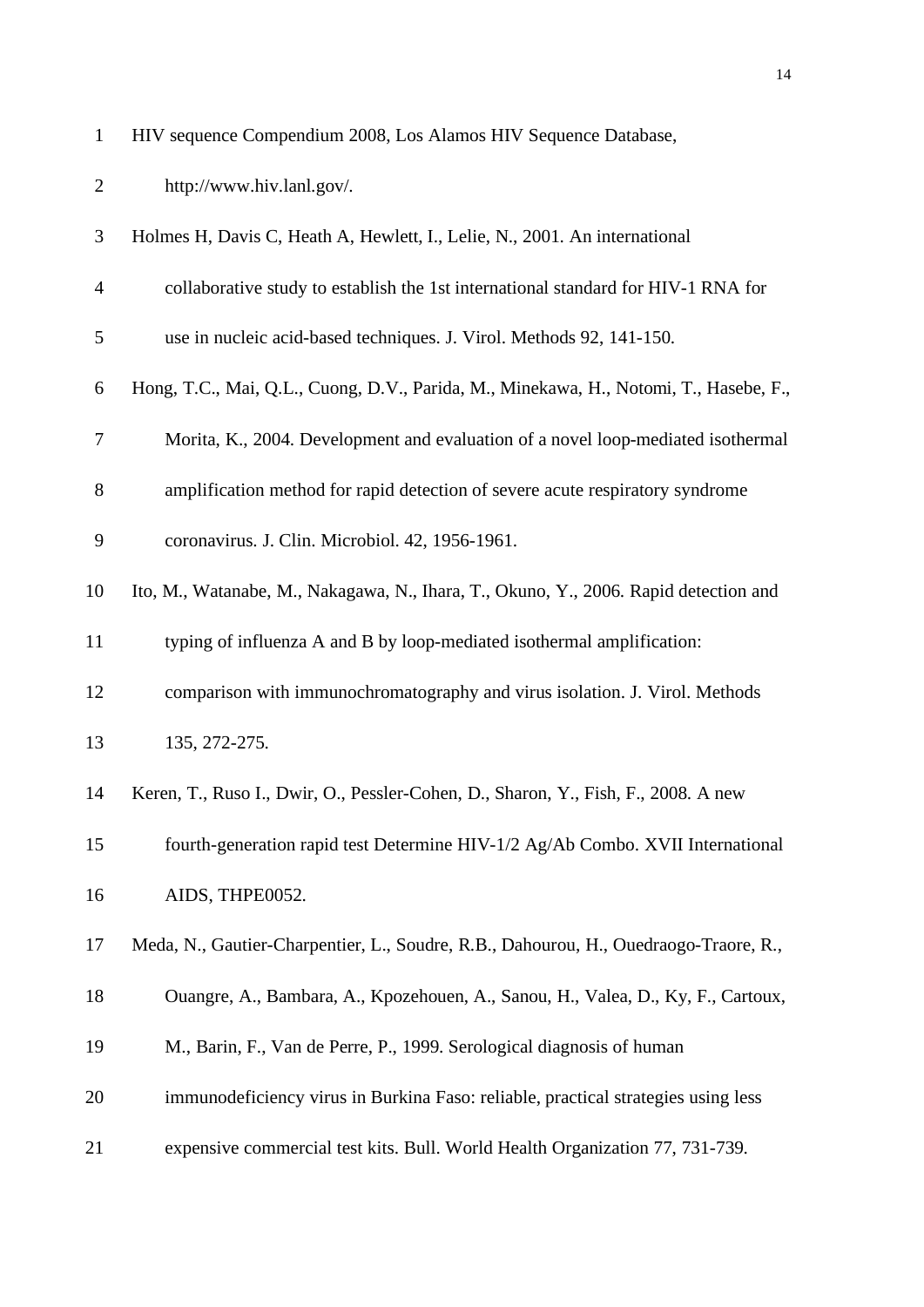| $\mathbf{1}$   | Mori, N., Motegi, Y., Shimamura, Y., Ezaki, T., Natsumeda, T., Yonekawa, T., Ota, Y., |
|----------------|---------------------------------------------------------------------------------------|
| $\mathbf{2}$   | Notomi, T., Nakayama, T., 2006. Development of a new method for diagnosis of          |
| 3              | rubella virus infection by reverse transcription-loop-mediated isothermal             |
| $\overline{4}$ | amplification. J. Clin. Microbiol. 44, 3268-3273.                                     |
| 5              | Ndembi, N., Takehhisa, J., Zekeng, L., Kobayashi, E., Ngansop, C., Songok, E.M.,      |
| 6              | Kageyama, S., Takemura, T., Ido, E., Hayami, M., Kaptue, L., Ichimura, H., 2004.      |
| 7              | Genetic diversity of HIV type 1 in rural eastern Cameroon. J. Acquir. Immune          |
| $8\,$          | Defic. Syndr. 37, 1641-1650.                                                          |
| 9              | Notomi, T., Okayama, H., Masubuchi, H., Yonekawa, T., Watanabe, K., Amino, N.,        |
| 10             | Hase, T., 2000. Loop-mediated isothermal amplification of DNA. Nucleic Acids          |
| 11             | Res. 28, E63.                                                                         |
| 12             | Okafuji, T., Yoshida, N., Fujino, M., Motegi, Y., Ihara, T., Ota, Y., Notomi, T.,     |
| 13             | Nakayama, T., 2005. Rapid diagnostic method for detection of mumps virus              |
| 14             | genome by loop-mediated isothermal amplification. J. Clin. Microbiol. 43, 1625-       |
| 15             | 1631.                                                                                 |
| 16             | Parida, M., Posadas, G., Inoue, S., Hasebe, F., Morita, K., 2004. Real-time reverse   |
| 17             | transcription loop-mediated isothermal amplification for rapid detection of West      |
| 18             | Nile virus. J. Clin. Microbiol. 42, 257-263.                                          |
| 19             | Parida, M., Horioke, K., Ishida, H., Dash, P.K., Saxene, P., Jana, A.M., Islam. M.A., |
| 20             | Inoue, S., Hosaka, N., Morita, K., 2005. Rapid detection and differentiation of       |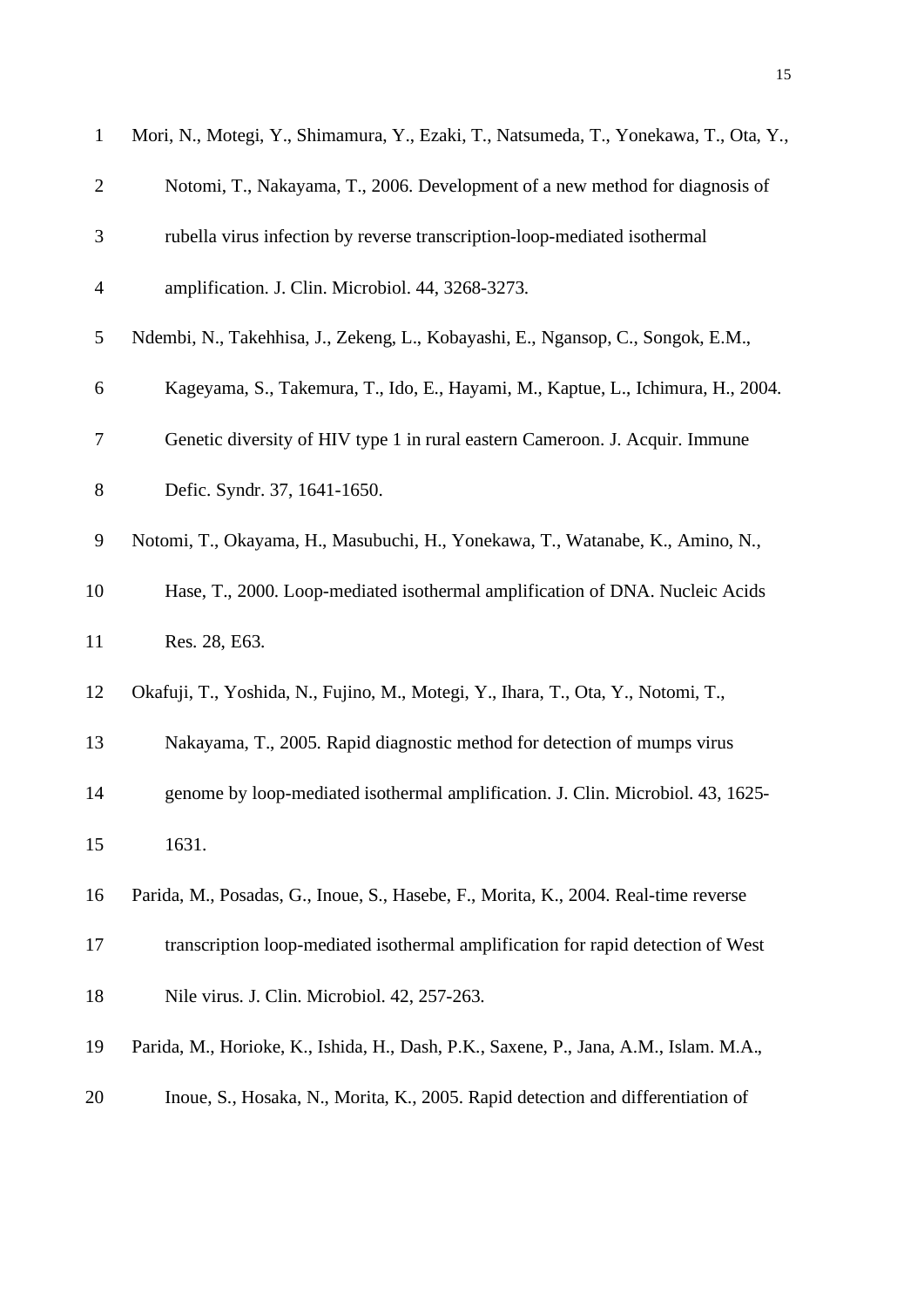| $\mathbf{1}$   | dengue virus serotypes by a real-time reverse transcription-loop-mediated               |
|----------------|-----------------------------------------------------------------------------------------|
| $\overline{2}$ | isothermal amplification assay. J. Clin. Microbiol. 43, 2895-2903.                      |
| 3              | Poon, L.L., Wong, B.W., Chan, K.H., Ng, S.S., Yuen, K.Y., Guan, Y., Peiris, J.S., 2005. |
| $\overline{4}$ | Evaluation of real-time reverse transcriptase PCR and real-time loop-mediated           |
| 5              | amplification assays for severe acute respiratory syndrome coronavirus detection. J.    |
| 6              | Clin. Microbiol. 43, 3457-3459.                                                         |
| $\tau$         | Powell, R.L., Zhao, J., Konings, F.A., Tang, S., Ewane, L., Burda, S., Urbanski, M.M.,  |
| $8\,$          | Saa, D.R., Hewlett, I., Nyambi, P.N., 2007. Circulating recombinant form (CRF)          |
| 9              | CRF37_cpx: An old strain in Cameroon composed of diverse, genetically diverse           |
| 10             | lineages of subtype A and G. AIDS Res. Hum. Retroviruses 23, 923-933.                   |
| 11             | Toriniwa, H., Komiya, T., 2006. Rapid detection and quantification of Japanese          |
| 12             | encephalitis virus by real-time reverse transcription loop-mediated isothermal          |
| 13             | amplification. Microbiol. Immunol. 50, 379-387.                                         |
| 14             | UNAIDS. 2008 Report on the global AIDS epidemic.                                        |
| 15             | Ushio, M., Yui, I., Yoshida, N., Fujino, M., Yonekawa, T., Ota, Y., Notomi, T.,         |
| 16             | Nakayama, T., 2005. Detection of respiratory syncytial virus genome by                  |
| 17             | subgroups-A, B specific reverse transcription loop-mediated isothermal                  |
| 18             | amplification (RT-LAMP). J. Med. Virol. 77, 121-127.                                    |
| 19             | World Health Organization: Rapid HIV Tests: Guidelines for use in HIV testing and       |
| 20             | counseling services in resource-constrained settings. Geneva: World Health              |
| 21             | Organization, 2004.                                                                     |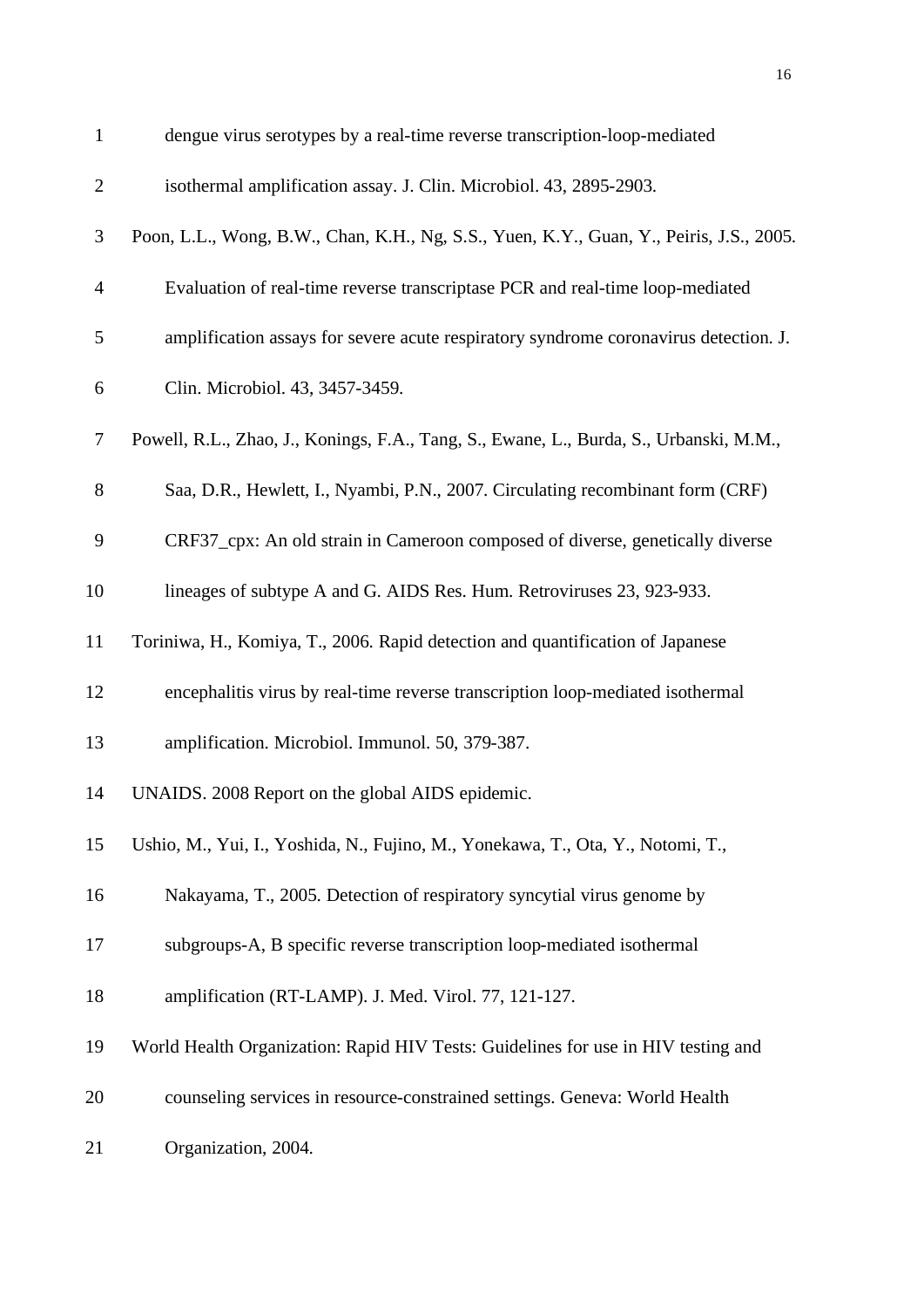|   | Zazzi, M., Romano, L., Catucci, M., De Milito, A., Almi, P., Gonnelli, A., Rubino, M., |
|---|----------------------------------------------------------------------------------------|
| 2 | Valensin, P.E., 1995. Low human immunodeficiency virus type 1 (HIV-1) DNA              |
| 3 | burden as a major cause for failure to detect HIV-1 DNA in clinical specimens by       |
| 4 | PCR. J. Clin. Microbiol. 33, 205-208.                                                  |
| 5 |                                                                                        |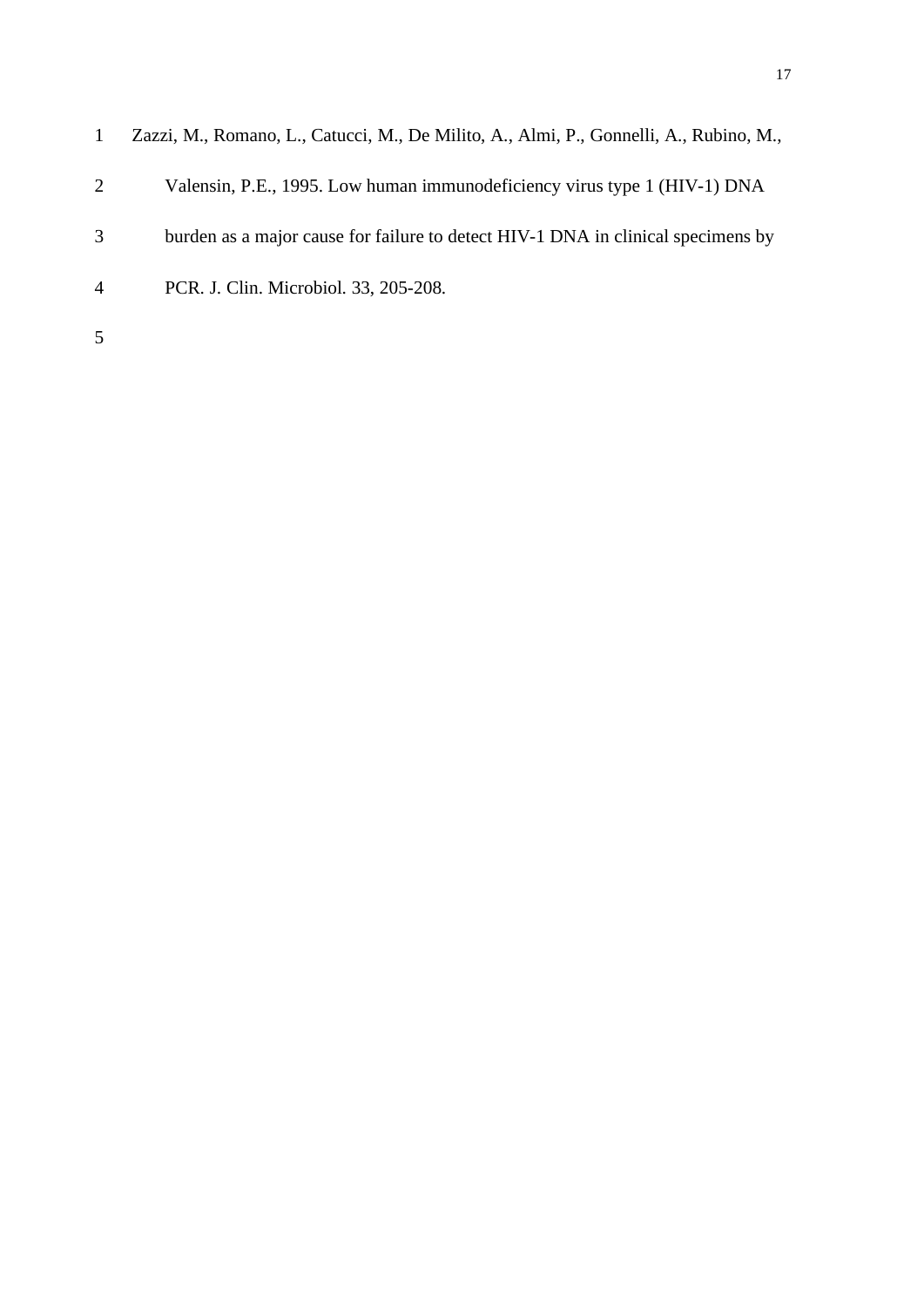## **Figure captions**

| 3              | Fig.1. Real-time detection of HIV-1 RT-LAMP products of 57 HIV-1-positive samples |
|----------------|-----------------------------------------------------------------------------------|
| $\overline{4}$ | from Cameroon by turbidmeter (LA-200). (A) Agarose gel electrophoresis of HIV-1   |
| 5              | RT-LAMP products that were undetectable by LA-200. A turbidity value of more than |
| 6              | 0.1 was considered positive. Turbidity of three samples (01CM2219, 01CM2232, and  |
| $\tau$         | 02CM319) was less than 0.1. (B-C) Representative pictures of HIV-1 RT-LAMP        |
| 8              | products with (B) and without (C) Fluorescent Detection Reagent. (B) Lane 1:      |
| 9              | 01CM2219; lane 2: 01CM2232; lane 3: 02CM319; and lane 4: 01CM2213 (positive       |
| 10             | control). (C) HIV-1 RT-LAMP positive $(+)$ and negative $(-)$ . FDR: Fluorescent  |
| 11             | Detection Reagent; UV: ultraviolet irradiation.                                   |
| 12             |                                                                                   |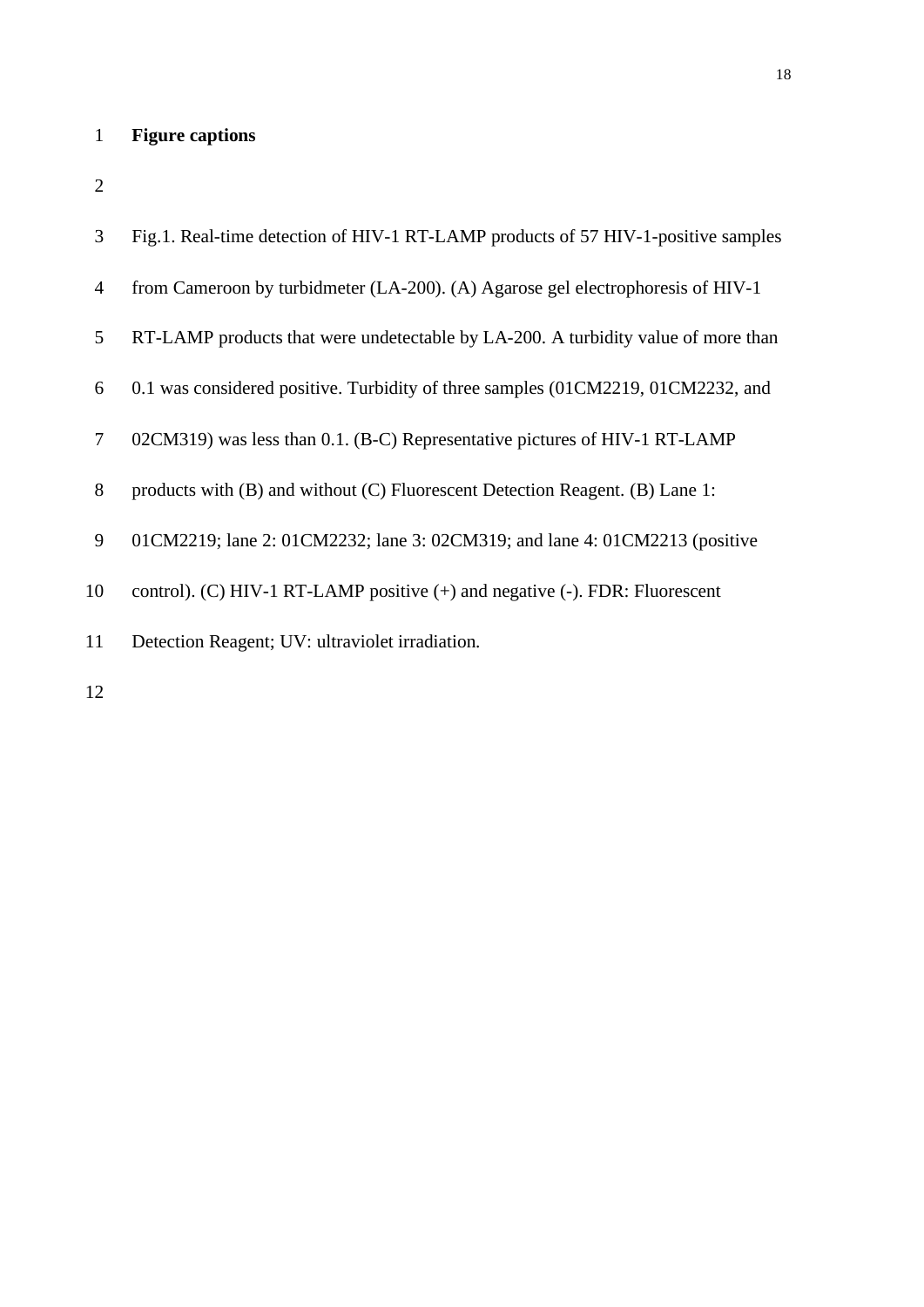Fig. 1



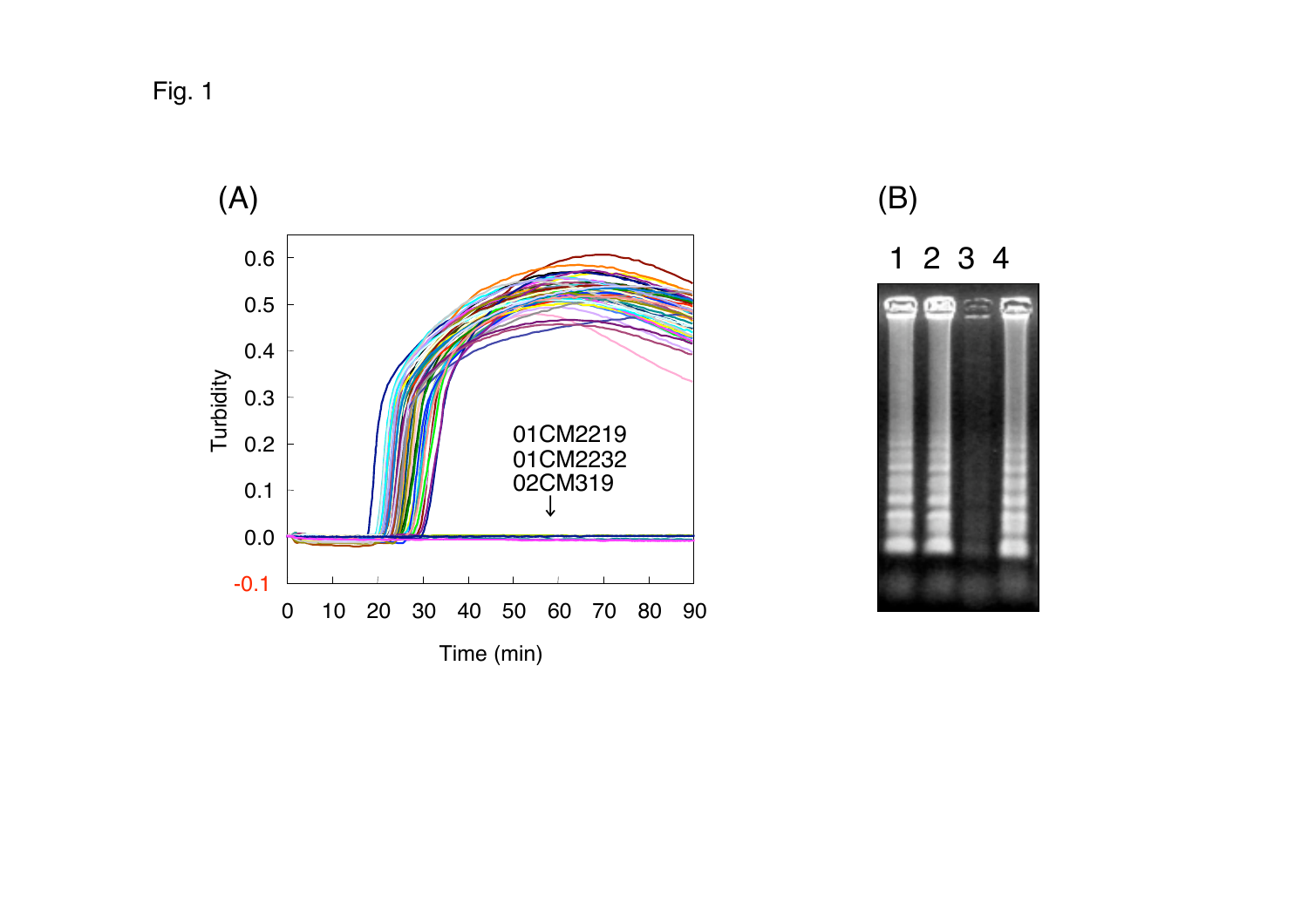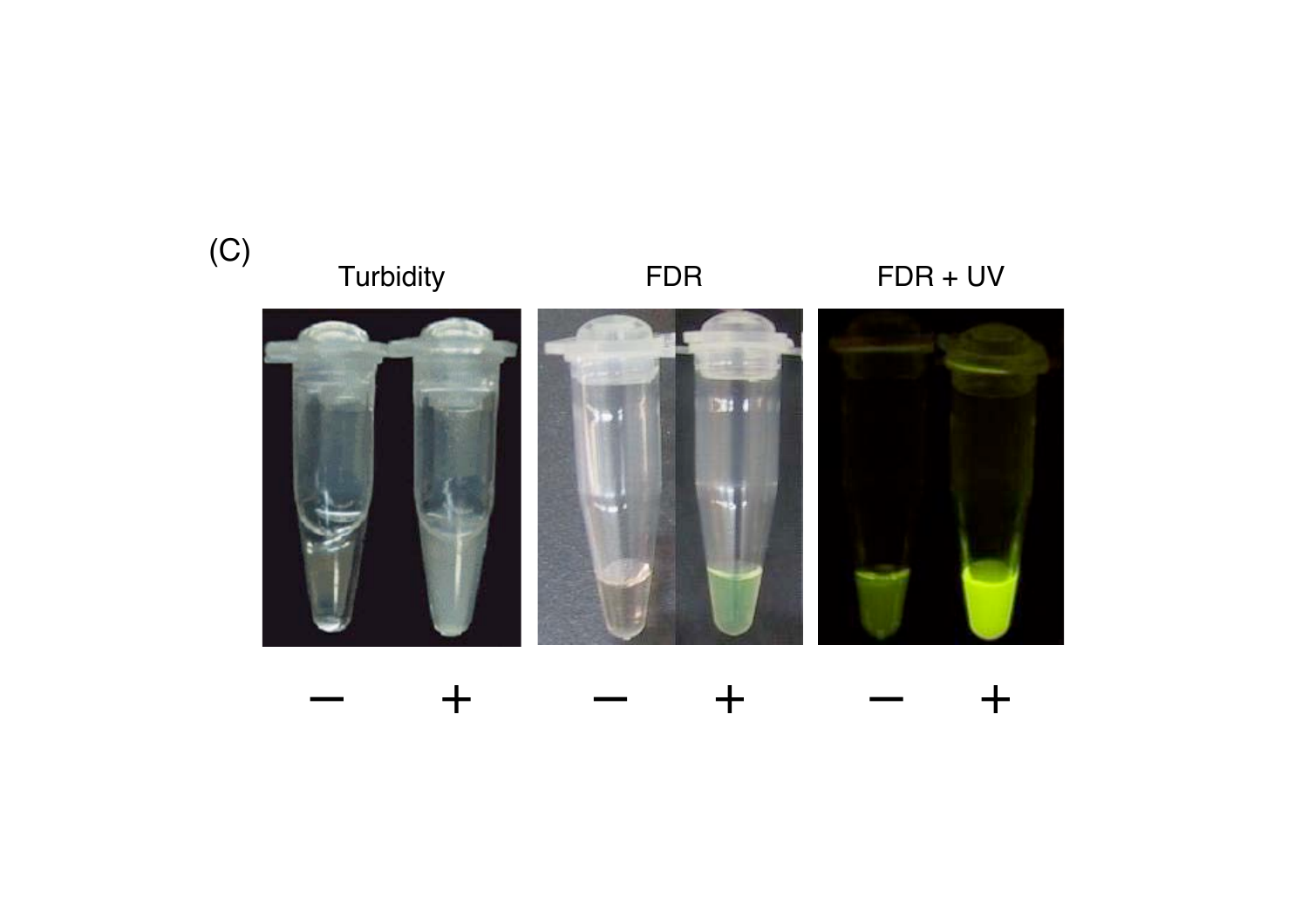|           | Genetic subtype <sup>a</sup> |                       |                   |               |                 | <b>LAMP</b>    |  |
|-----------|------------------------------|-----------------------|-------------------|---------------|-----------------|----------------|--|
| Sample ID | gag                          | pol                   | envC2V3           | gp41          | $\mathbf{Tt}^e$ | EP             |  |
| 01CM2213  | <b>CRF_01.AE</b>             | $na^c$                | <b>CRF_01.AEA</b> | $\mathbf{na}$ | $19.2^f$        | $\mathbf{P}^g$ |  |
| 01CF2214  | G                            | U                     | $\mathbf{U}$      | na            | 25.8            | ${\bf P}$      |  |
| 01CM2215  | <b>CRF_02.AG</b>             | na                    | <b>CRF_02.AG</b>  | na            | 28.7            | ${\bf P}$      |  |
| 01CM2216  | $\mathbf{A}$                 | na                    | $\mathbf{A}$      | na            | 21.2            | ${\bf P}$      |  |
| 01CM2217  | $CRF_11.cpx$                 | na                    | $CRF_11.cpx$      | na            | 26.5            | ${\bf P}$      |  |
| 01CM2218  |                              | CRF_11.cpx CRF_11.cpx | nd                | U             | 31.0            | ${\bf P}$      |  |
| 01CM2219  | $CRF_11.cpx$                 | na                    | <b>CRF_02.AG</b>  | na            | No Tt           | ${\bf P}$      |  |
| 01CM2220  | <b>CRF_02.AG</b>             | na                    | $\mathbf{A}$      | na            | 29.2            | ${\bf P}$      |  |
| 01CM2222  | <b>CRF_02.AG</b>             | na                    | $CRF_02AG$        | na            | 29.2            | ${\bf P}$      |  |
| 01CM2223  | $CRF_01.AE$                  | na                    | <b>CRF_02.AG</b>  | na            | 26.2            | ${\bf P}$      |  |
| 01CM2224  | <b>CRF_02.AG</b>             | na                    | <b>CRF_02.AG</b>  | na            | 28.8            | ${\bf P}$      |  |
| 01CM2225  | B                            | na                    | $\mathbf{A}$      | na            | 24.3            | ${\bf P}$      |  |
| 01CM2226  | <b>CRF_02.AG</b>             | na                    | <b>CRF_02.AG</b>  | na            | 26.4            | ${\bf P}$      |  |
| 01CM2227  | $CRF_02AG$                   | na                    | <b>CRF_02.AG</b>  | na            | 27.2            | P              |  |
| 01CM2228  | <b>CRF_02.AG</b>             | na                    | <b>CRF_02.AG</b>  | na            | 30.9            | ${\bf P}$      |  |
| 01CM2229  | $CRF_11.cpx$                 | na                    | CRF_11.cpx        | na            | 27.0            | ${\bf P}$      |  |
| 01CM2230  | $\mathbf{A}$                 | na                    | $\mathbf A$       | na            | 22.7            | ${\bf P}$      |  |
| 01CM2231  | $CRF_02AG$                   | na                    | $\mathbf{A}$      | na            | 23.4            | ${\bf P}$      |  |
| 01CM2232  | $\bf{B}$                     | U                     | $\mathbf{A}$      | U             | No Tt           | ${\bf P}$      |  |

TABLE 1. HIV-1 genotype data for 57 infected individuals from eastern Cameroon and the results of HIV-1 RT-LAMP.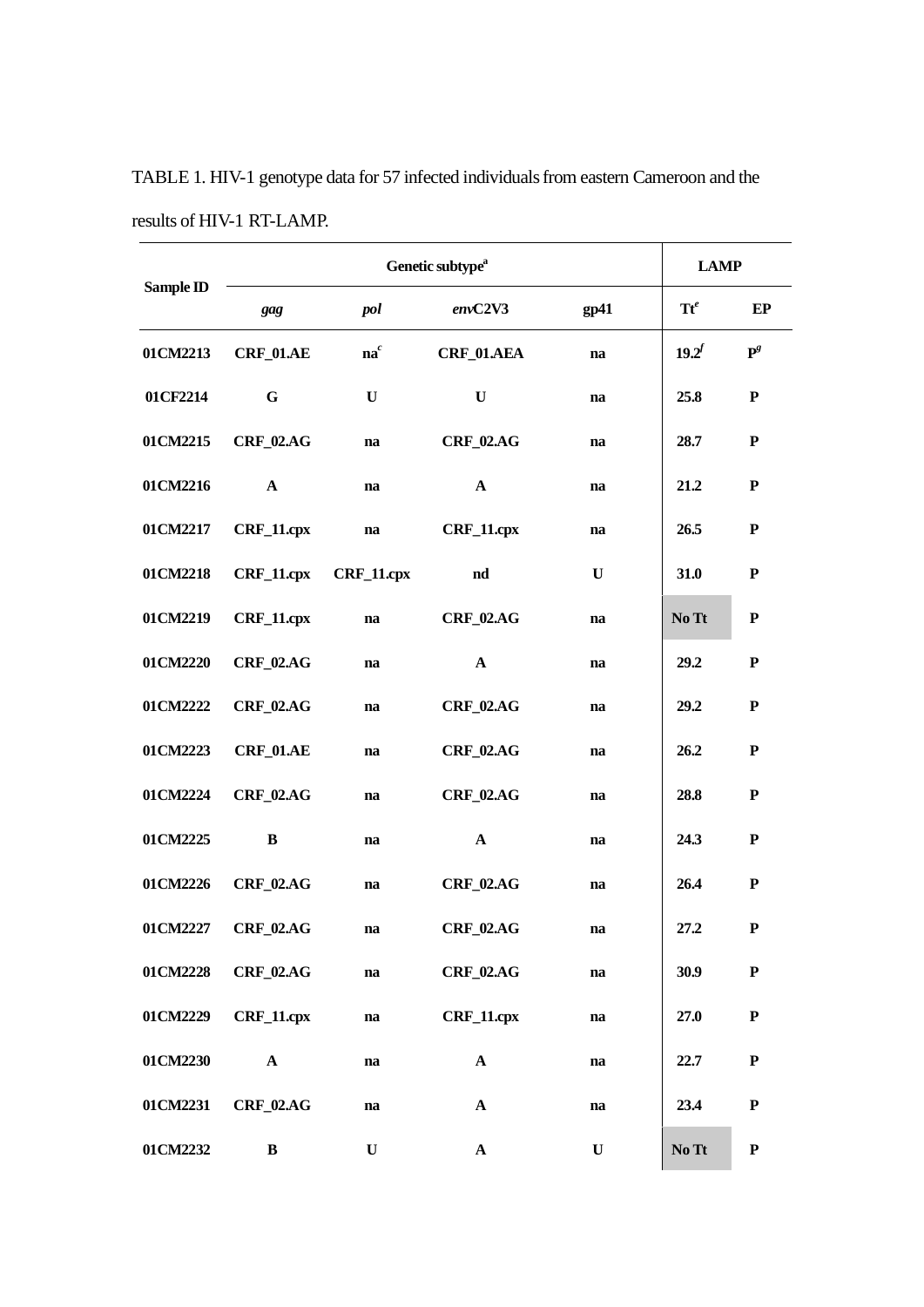| 01CM2234 | CRF_11.cpx        | na                    | <b>CRF_02.AG</b> | na                | 26.0 | ${\bf P}$   |
|----------|-------------------|-----------------------|------------------|-------------------|------|-------------|
| 01CM2235 | B                 | U                     | $\mathbf{nd}$    | U                 | 21.9 | ${\bf P}$   |
| 01CM2236 | <b>CRF 02.AG</b>  | na                    | <b>CRF_02.AG</b> | na                | 25.2 | ${\bf P}$   |
| 01CM2237 | F <sub>2</sub>    | na                    | F2               | na                | 25.1 | $\mathbf P$ |
| 01CM2238 | <b>CRF 13.cpx</b> | na                    | <b>CRF_01.AE</b> | na                | 22.2 | ${\bf P}$   |
| 01CM2239 | <b>CRF_13.cpx</b> | na                    | CRF_11.cpx       | na                | 26.2 | ${\bf P}$   |
| 01CM2240 | <b>CRF_02.AG</b>  | na                    | $CRF_13.cpx$     | na                | 29.6 | $\mathbf P$ |
| 01CM2241 | <b>CRF_01.AE</b>  | <b>CRF_11cpx</b>      | nd               | $\mathbf U$       | 27.5 | $\mathbf P$ |
| 01CM2242 | <b>CRF_02.AG</b>  | na                    | <b>CRF 02.AG</b> | na                | 24.8 | $\mathbf P$ |
| 01CM2243 | $CRF_11.cpx$      | <b>CRF_11cpx</b>      | $\mathbf{nd}$    | CRF_11.cpx        | 24.7 | ${\bf P}$   |
| 01CM2244 | <b>CRF_01.AE</b>  | na                    | CRF_11.cpx       | na                | 23.1 | ${\bf P}$   |
| 01CM2246 | $\bf{B}$          | na                    | $CRF_01.AE$      | na                | 23.6 | $\mathbf P$ |
| 01CF2247 | CRF_11.cpx        | na                    | <b>CRF_01.AE</b> | na                | 24.1 | ${\bf P}$   |
| 01CM2248 | <b>CRF_01.AE</b>  | na                    | $\mathbf A$      | na                | 21.9 | ${\bf P}$   |
| 01CM2249 | $\mathbf{A}$      | na                    | $\mathbf{A}$     | na                | 23.6 | ${\bf P}$   |
| 01CM2250 | <b>CRF_02.AG</b>  | <b>CRF_02.AG</b>      | nd               | U                 | 30.5 | $\mathbf P$ |
| 01CM2252 | <b>CRF_02.AG</b>  | U                     | nd               | $\mathbf U$       | 28.6 | $\mathbf P$ |
| 01CM2253 | $CRF_01.AE$       | $\mathbf U$           | $\mathbf{nd}$    | $\mathbf{A}$      | 21.7 | ${\bf P}$   |
| 01CM2256 | $CRF_01.AE$       | na                    | $\mathbf{A}$     | na                | 21.6 | $\mathbf P$ |
| 01CM2257 | $CRF_01.AE$       | na                    | $\mathbf{A}$     | na                | 21.9 | ${\bf P}$   |
| 01CM2260 | <b>CRF_13.cpx</b> | $\mathbf U$           | ${\bf A}$        | <b>CRF_13.cpx</b> | 23.7 | $\mathbf P$ |
| 01CM2262 | B                 | na                    | <b>CRF_02.AG</b> | na                | 27.8 | $\mathbf P$ |
| 01CF2268 |                   | $CRF_02AG$ $CRF_02AG$ | nd               | <b>CRF_02.AG</b>  | 32.5 | $\mathbf P$ |
|          |                   |                       |                  |                   |      |             |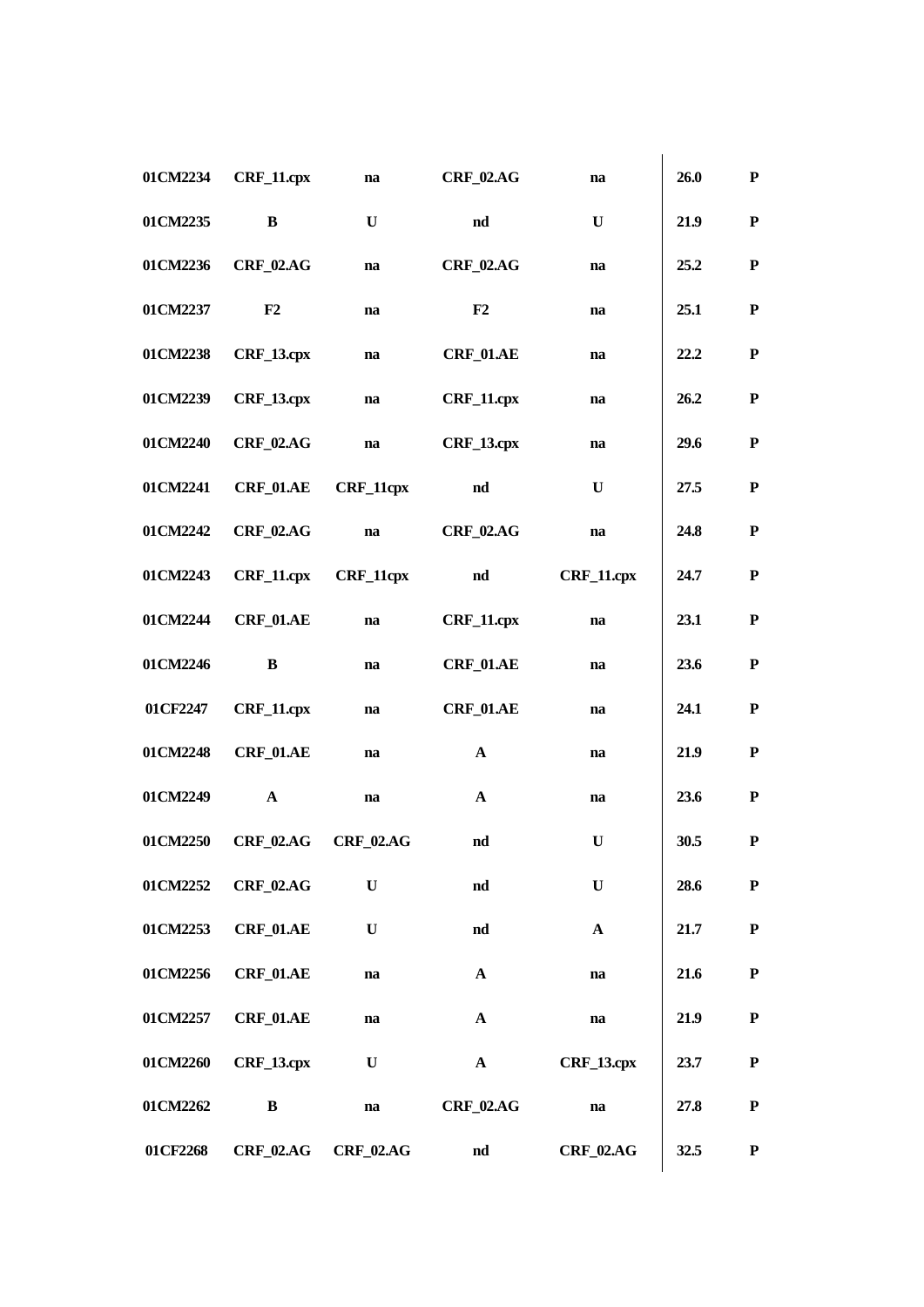| 01CM2269 | $CRF_11.cpx$              | CRF_11.cpx         | nd               | CRF_11.cpx        | 26.7  | ${\bf P}$    |
|----------|---------------------------|--------------------|------------------|-------------------|-------|--------------|
| 01CM2270 | <b>CRF 02.AG</b>          | <b>CRF 02.AG</b>   | nd               | $\mathbf U$       | 31.9  | ${\bf P}$    |
| 01CM2271 | CRF_11.cpx                | <b>CRF 02.AG</b>   | nd               | CRF_11.cpx        | 23.9  | $\mathbf{P}$ |
| 01CM2272 | CRF_11.cpx                | na                 | CRF_11.cpx       | na                | 21,2  | ${\bf P}$    |
| 01CM2273 | CRF_11.cpx                | na                 | CRF_11.cpx       | na                | 25.5  | ${\bf P}$    |
| 01CM2274 | <b>CRF_02.AG</b>          | na                 | <b>CRF_02.AG</b> | na                | 22.6  | ${\bf P}$    |
| 01CM2275 | <b>CRF_09.cpx</b>         | <b>CRF_02.AG</b>   | nd               | <b>CRF_09.cpx</b> | 24.5  | ${\bf P}$    |
| 01CM2276 | $CRF_11.cpx$              | na                 | CRF_11.cpx       | na                | 23.9  | ${\bf P}$    |
| 01CM2277 | $CRF_11.cpx$              | $CRF_11.cpx$       | nd               | CRF_11.cpx        | 21.4  | ${\bf P}$    |
| 01CM2278 | B                         | na                 | <b>CRF 02.AG</b> | na                | 24.2  | ${\bf P}$    |
| 01CM2280 | <b>CRF 11.cpx</b>         | <b>CRF 02.AG</b>   | $\mathbf{nd}$    | <b>CRF_02.AG</b>  | 29.8  | ${\bf P}$    |
| 01CM2281 | <b>CRF_02.AG</b>          | <b>CRF_02.AG</b>   | nd               | <b>CRF_02.AG</b>  | 23.4  | ${\bf P}$    |
| 01CM2284 | $CRF_11.cpx$              | CRF 11.cpx         | nd               | CRF_11.cpx        | 24.5  | ${\bf P}$    |
| 01CM2287 | CRF_11.cpx                | na                 | <b>CRF_01.AE</b> | na                | 33.2  | ${\bf P}$    |
| 02CM319  | $\mathbf{n} \mathbf{d}^b$ | $\boldsymbol{O}^d$ | $\mathbf{nd}$    | $\mathbf 0$       | No Tt | $N^h$        |

*<sup>a</sup>* Genotyping based on part of *gag*-p24 (460 bp), *env*-C2V3 (approximately 550 bp), *pol*-integrase, and *env*-gp41 (approximately 405 bp) regions;  $\frac{b}{c}$  not detected;  $\frac{c}{c}$  not available;  $\frac{d}{c}$  Group O;  $\frac{e}{c}$  threshold time by LA-200;  $\frac{f}{c}$ agarose gel electrophoresis; <sup>8</sup> positive; and <sup>h</sup> negative.